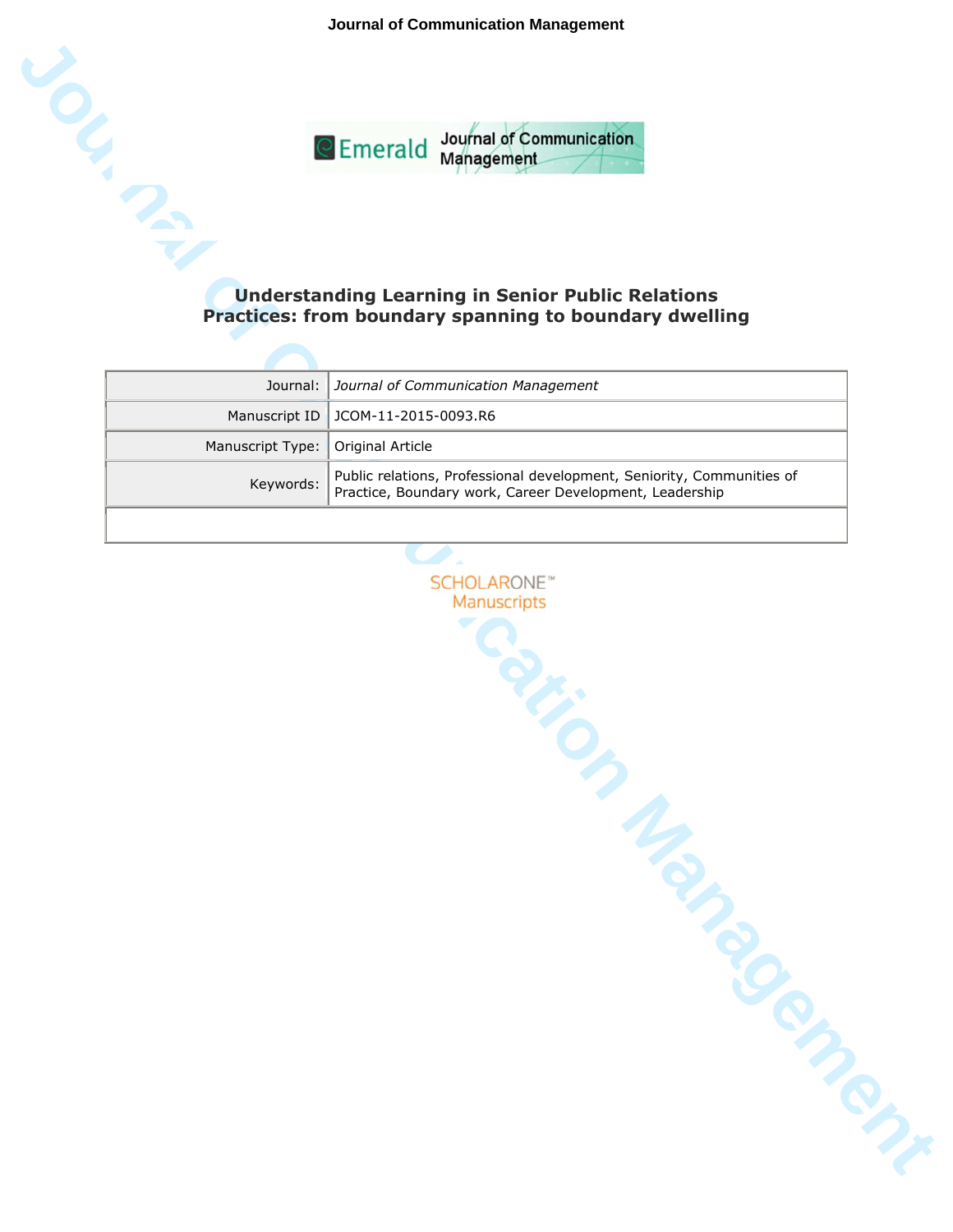# **Understanding learning in senior public relations practices: from boundary spanning to boundary dwelling**

## **Abstract**

Understanding learning in senior public relations practices: from boundary spanning to<br>boundary dwelling<br>Abstract<br>Abstract<br>Over the less 50 years, the social legitimacy of public relations has improved through<br>standards in Over the last 50 years, the social legitimacy of public relations has improved through standardising and monitoring the education and training of its practitioners. This article argues however that while successful in developing a professional development trajectory from novice to competent practitioner, the profession has struggled to fully understand the development trajectory of senior public relations practices. The diversity of occupational contexts in which public relations is practised, the condition of professional seniority and the knowledges and tools required for working at occupational boundaries is challenging for senior public relations practitioners. It is also a challenge therefore, for the profession to develop and support the learning required for senior practice beyond competency frameworks. This article suggests that socio-cultural learning theory offers a potentially fruitful way of understanding what and how senior professionals learn that requires public relations to develop a clearer conceptual understanding of the relationship between knowledge and practice. 'Communities of practice' has been influential in the fields of management and organisations (Bolisani and Scarso, 2014) but this article employs the idea of a learning process that takes place in 'constellations of practices' (Wenger, 1998) to offer a view of senior practice as boundary dwelling (Engestrom, 2009) rather than boundary spanning. Senior practitioner learning therefore, is 'situated' (Lave and Wenger, 1991) in the liminal spaces those boundaries provide and should be understood as inherently uncertain and always becoming. The article argues in consequence, there is a pressing need for senior practitioner learning to be more effectively supported by the professional group.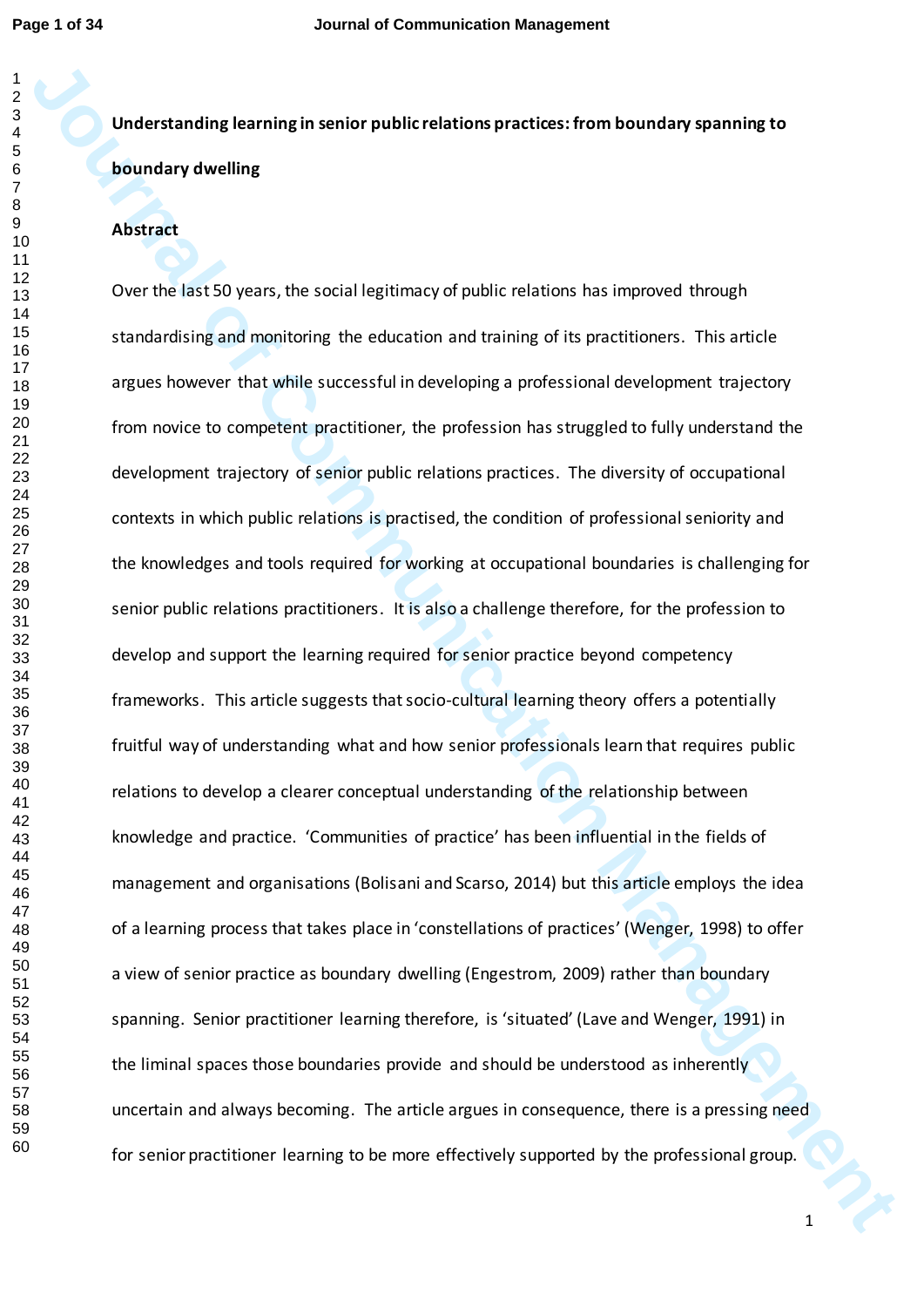# **Background**

Over the last 50 years, the social legitimacy of public relations has improved through standardising and monitoring of the education and training of its practitioners. However, while successful in developing a professional development trajectory from novice to competent practitioner, the occupation has struggled to fully understand and, therefore, support the professional development trajectory of senior public relations practice (L'Etang and Powell, 2013a). The absence of sufficient definitional clarity about what senior practice entails raises questions not only about the knowledges<sup>1</sup>, skills and experiences required to operate at this level but also about how and where senior practice is learned.

**Background**<br>
Dow the last 50 years, the social legitimacy of public relations has incoroned through<br>
1.timid.elising and monitoring of the education and training of its practitiones. However,<br>
seinter successful in develo As an idea, communities of practice has been influential in the fields of management and organisations (Bolisani and Scarso, 2014) and adopted as a toolkit for consultancy interested in organisational productivity, creativity and flexibility (Coakes and Clarke, 2006, Cordery et al, 2015, Laxton and Appleby, 2010). In the field of education, the idea of learning being "situated" (Lave and Wenger, 1991) in "communities of practice" (Wenger, 1998) introduced a significant shift away from the idea of learning as the acquisition of knowledge transmitted through a linear transaction. The transmission model of learning worked with an assumption of deficit at the level of the individual. Novices (members on the *periphery*  of the core community) were understood as empty containers ready to be filled with reified assets by more knowledgeable practitioners (community *insiders*). Socio-cultural

 $\overline{a}$ 

 While English grammar dictates that *knowledge* does not take the plural form of *knowledges*, the literature on education from which much of this conceptual framework has been derived makes the point of highlighting the distinct bodies of knowledge learners develop in practical contexts by using the term "knowledges" and thus, drawing attention to this particular theoretical point by the violation of grammatical rules.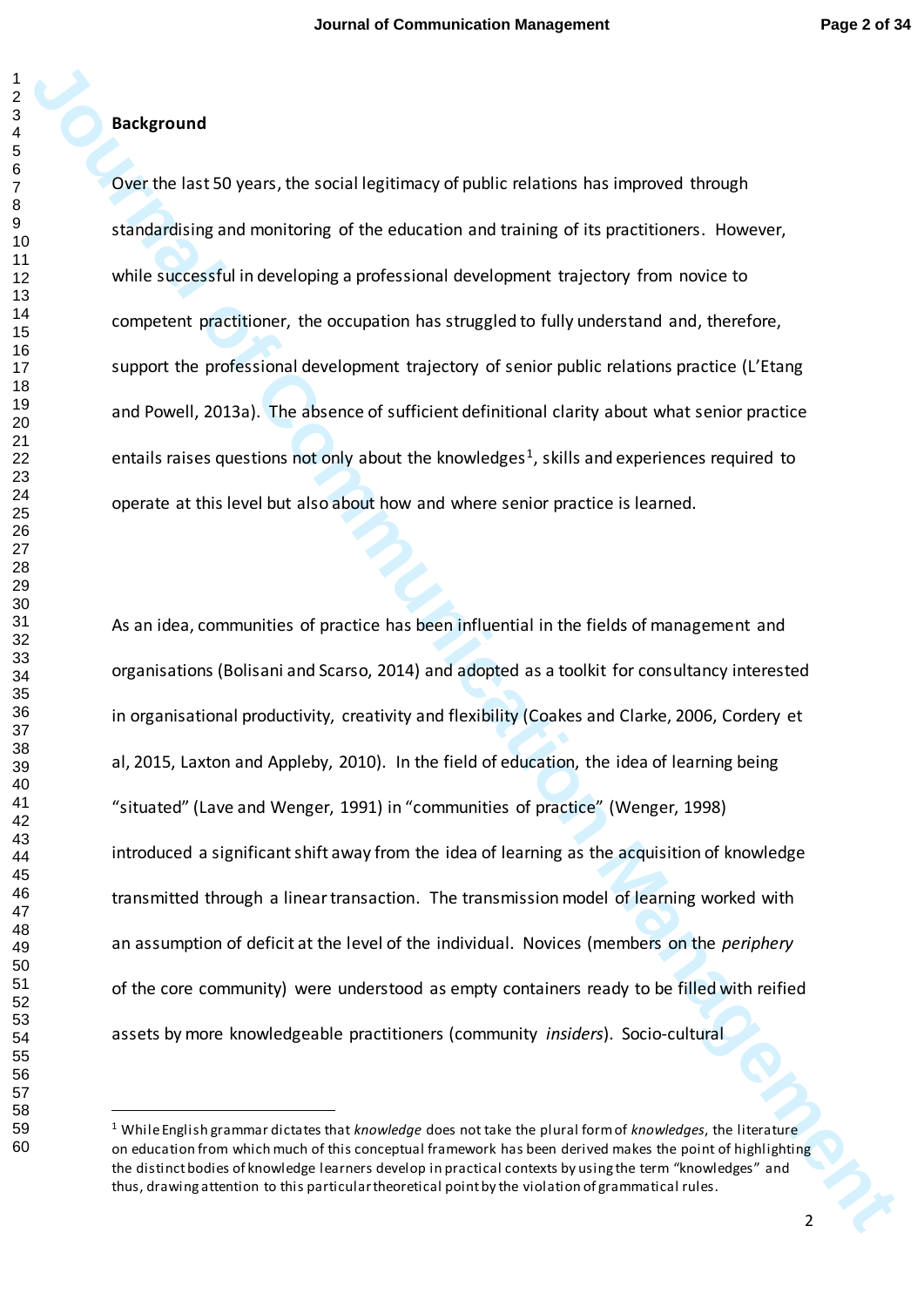approaches to understanding learning, on the other hand, emphasised knowledge as a social construction in which person, practice and social world were inextricably linked.

**Journal of Communication** is communicated and the complexies of social specific terms of the specific state of the specific state of the specific state of the specific state of the specific state of the specific state of Community of practice describes a distinctive learning context in which knowledge is a product of participation in communities and constructed along three dimensions: mutual engagement, joint enterprise and shared repertoire. The emphasis on the social community as the primary unit of analysis challenges the idea of knowledge as fixed and stable and the property of an individual. A socio-cultural approach to learning in public relations suggests the need for a better conceptual understanding of the relationship between knowledge and practice in order to understand what professional seniority implies. This work raises interesting questions not only about the diversity of occupational contexts in which public relations is practised and the learning that takes place therein as a consequence, about how senior learning might be mapped, developed, supported and authenticated, but also about where responsibility for supporting and developing it should be located. This article draws on socio-cultural learning theory to address the following: (i) what constitutes senior professional practice (beyond its reified codification)? (ii) How does it develop and where does it take place?

#### **Approaches to Learning**

The development of psychology as a modern scientific discipline in the twentieth century encouraged new thinking and research about the process of learning. For Stimulus/Response theorists, or Behaviourists (Pavlov, 1927; Skinner, 1957), the key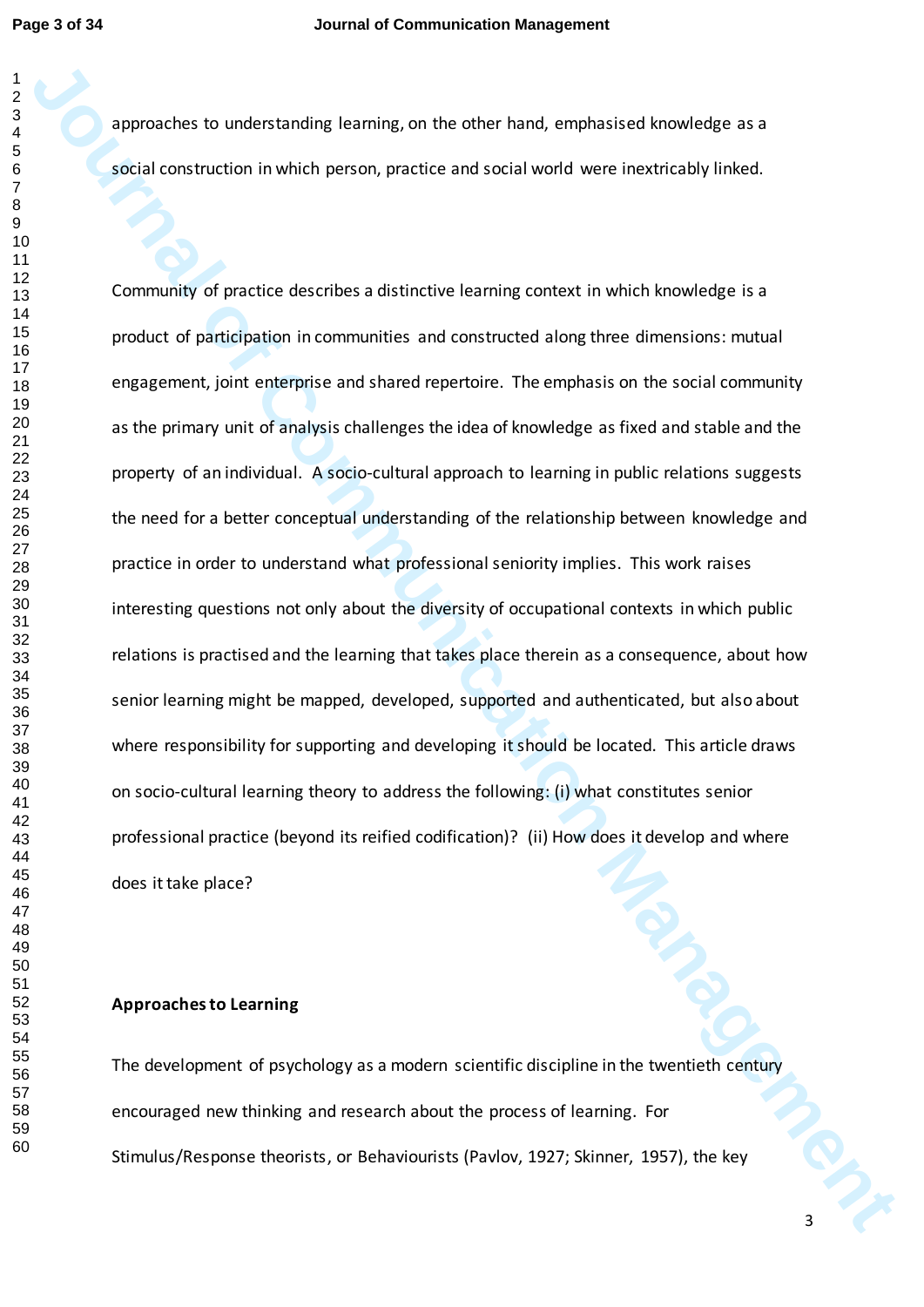interesting was creamed to the individual, such as reward or punishment for crample.<br>While this work produced an account of learning evidenced by thanges in observed<br>betwiews, it shed little light on how less visible funct motivation was external to the individual, such as reward or punishment for example. While this work produced an account of learning evidenced by changes in observed behaviours, it shed little light on how less visible functions such as thinking, understanding, and reasoning were learned or the role language and communication played in the process. Research about learning in cognitive psychology on the other hand, focussed on mental structure and the way the brain processes information to explain the internal drivers of thought and action (Bartlett, 1932), while work in developmental psychology (Piaget, 1976) looked at the relationship between intellectual development and the life course to explore learning as a sequential process. Social psychologists such as Vygotsky (1978), identified both internal and external factors as being significant to intellectual development by understanding how higher order thinking, the more abstract and complex conceptual intellectual processes, develops in the relationship between cognition and context.

**Concrete Secretary Rd** This emphasis on a relationship between action and the formation of thought (Kozulin, 1998) was initially perceived to be salient only for formal school-based learning. More recent developments in professional education, however, have also begun to emphasise the usefulness of the relationship between individual cognition and social interaction for understanding the role of the workplace as a legitimate context for authentic professional learning (Webster-Wright, 2010).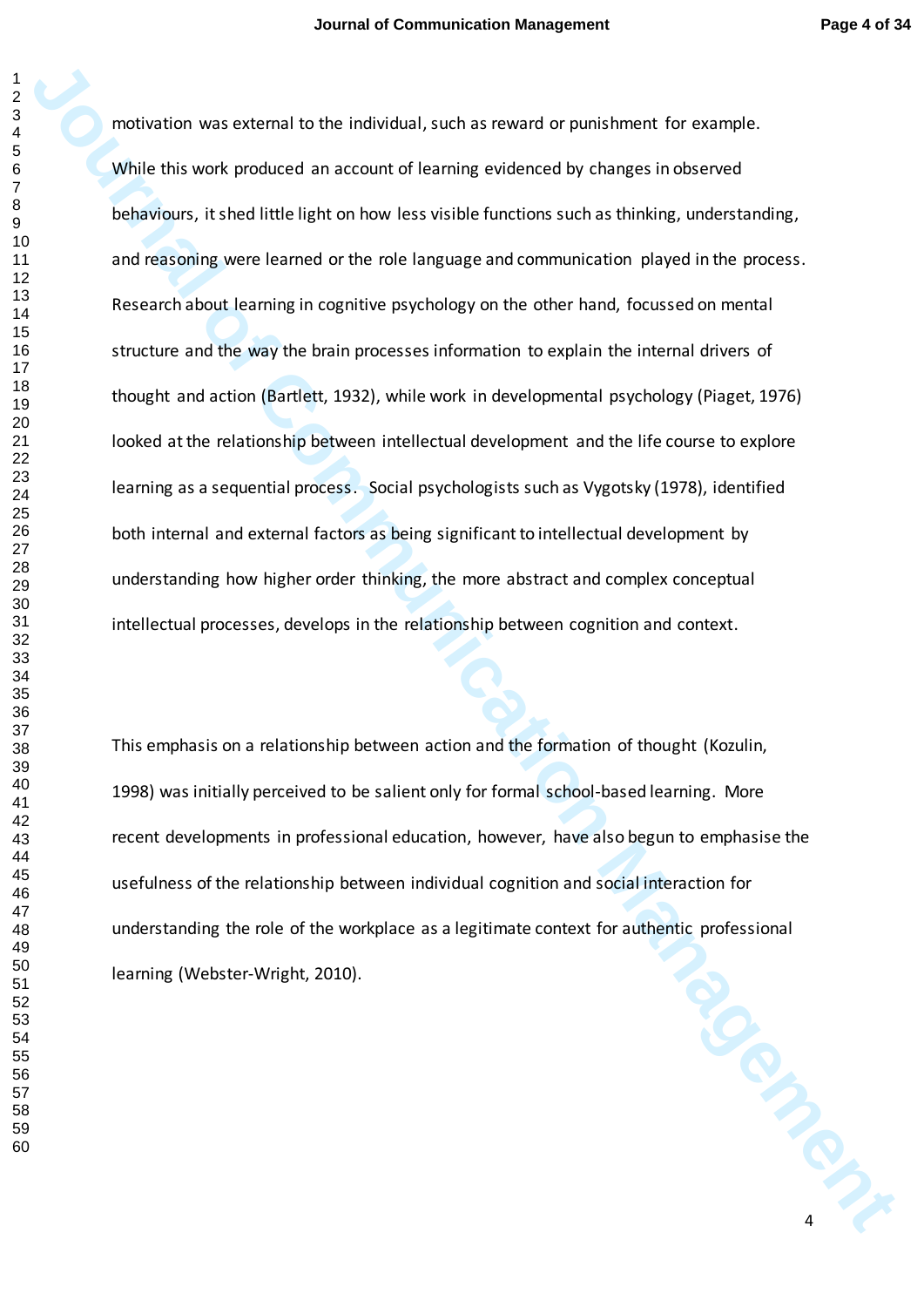#### 

# **Cognition and context: situated learning**

"Rather than defining [learning] as the acquisition of propositional knowledge, Lave and Wenger situate learning in certain forms of co-participation. Rather than asking what kinds of cognitive processes and conceptual structures are involved, they ask what kinds of social engagements provide the proper context for learning to take place." (Foreword by William F. Hanks in Lave and Wenger, 1991, p. 14)

**Cognition and context:situated keaming**<br>
"Radher than defining (lineming) as the acquisition of propositional knowledge,<br>
Lave and Wenger situate learning in certain forms of co-participation. Tather than<br>
esting what kin The idea of situated learning locates the individual learner in multiple and increasingly complex systems. Lave and Wenger (1991) describe this as "a set of relations among persons, activity and world, over time and in relation with other tangential and overlapping communities of practice" (p.98). The concept of community of practice, thus, draws on Vygotsky's (1978) attention to interactions and cognition when Lave and Wenger (1991) observe that "learners inevitably participate in communities of practitioners ". They go on to stress however, the importance of group processes and structures when they continue, "and that the mastery of knowledge and skill requires newcomers to move toward full participation in the socio-cultural practices of community" (ibid, p. 29). Wenger's later work (1998) introduced the more useful idea of "constellations of practices" (pp.126-128) and the role of cognitive dissonance triggered by the tension between continuity and displacement (p.42). By this time, Activity Theorists such as Yrjo Engestrom ("collaborative community"), Ann Edwards ("relational agency") and Harry Daniels (visible and invisible mediation, communicative action, interagency work) were also grappling with the problem of overlapping communities in different settings and how to capture knowledge mobilised by practitioners in the process of addressing complex problems in changing work environments. For these activity theorists, therefore, the locus of interest was less how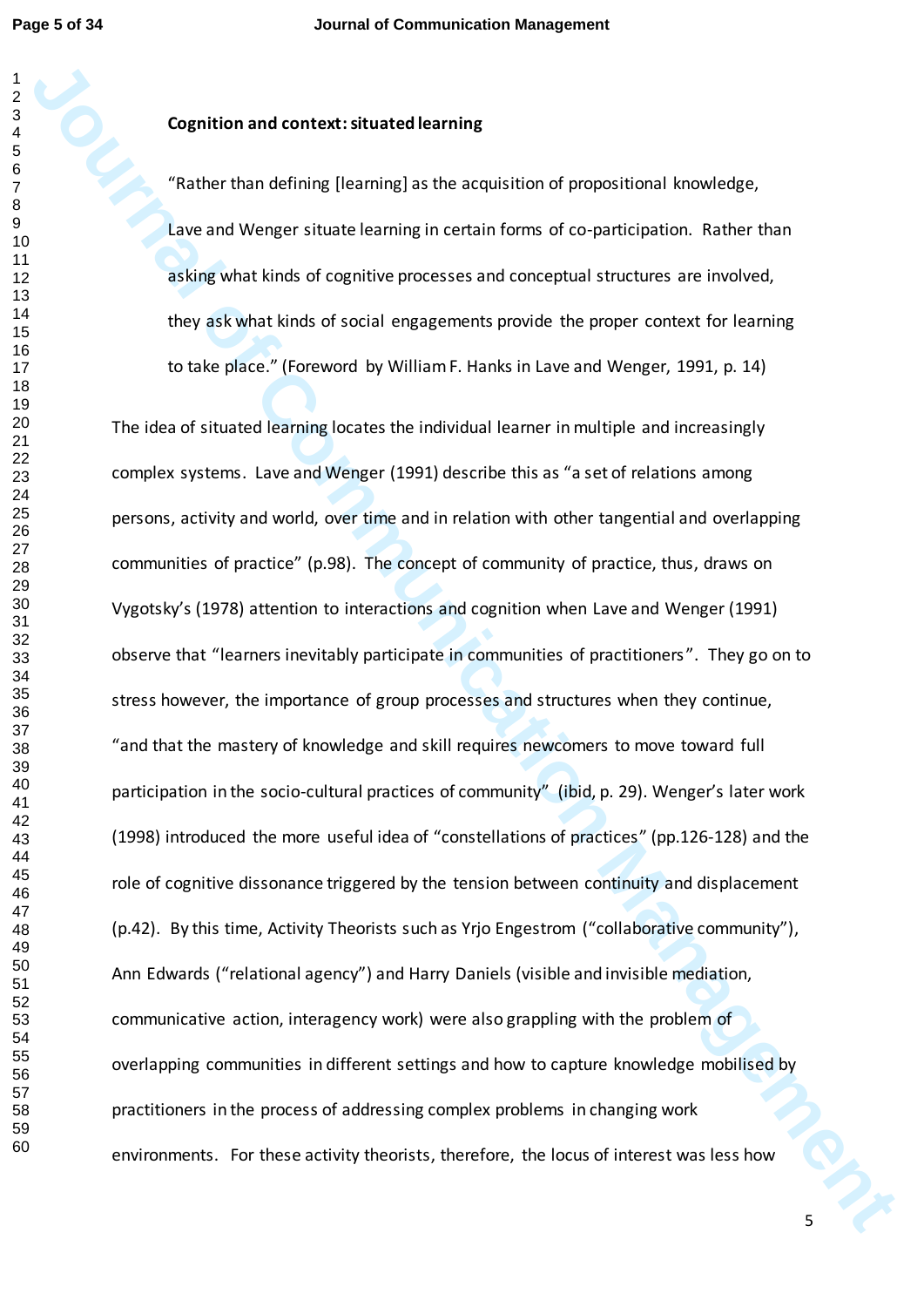practitioners develop competence as full members of a single core community  $-$  or how they become "insiders", to use Wenger's model of trajectories of participation (see below) — and more on how knowledge*s* are distributed across communities of practice in the process of generating new understandings both in and about practice*s*.

procedure over the institution of a single core community — or how<br>they become "insidens", to use Wenger's model of trajectories of participation (see below)<br>— and more to how knowledges are distributed across communities In communities of practice, learning takes place when participants engage in highly interactive practices. The notion of situated learning implies an iterative and recursive process where each *actional context* generates new meaning, understanding and learning and does not necessarily imply that in the process the learner acquires a set of fixed mental representations or *self-contained structures* (Lave and Wenger, 1991). It is precisely the *differences*that mediate new learning among co-participants engaged in activity and the necessary distribution — or perhaps more accurately — re-distribution and reconfiguration of knowledges and practices. Consequently, the approach in this article assumes that knowledge/learning is neither the property of an individual nor the property of an organisation/institution but is situated in the socio-cultural practices that shape it and thus is the property of the activity that created it. The aim in this research reported here is to explore how this different conceptualisation of knowledge and leaning can enrich the current understanding of senior public relations practice.

## **Researching the practices of senior professionals**

Public Relations practitioners located in Central Scotland and the Highlands, who selfidentified as senior, were invited to participate in three activities (focus group, in-depth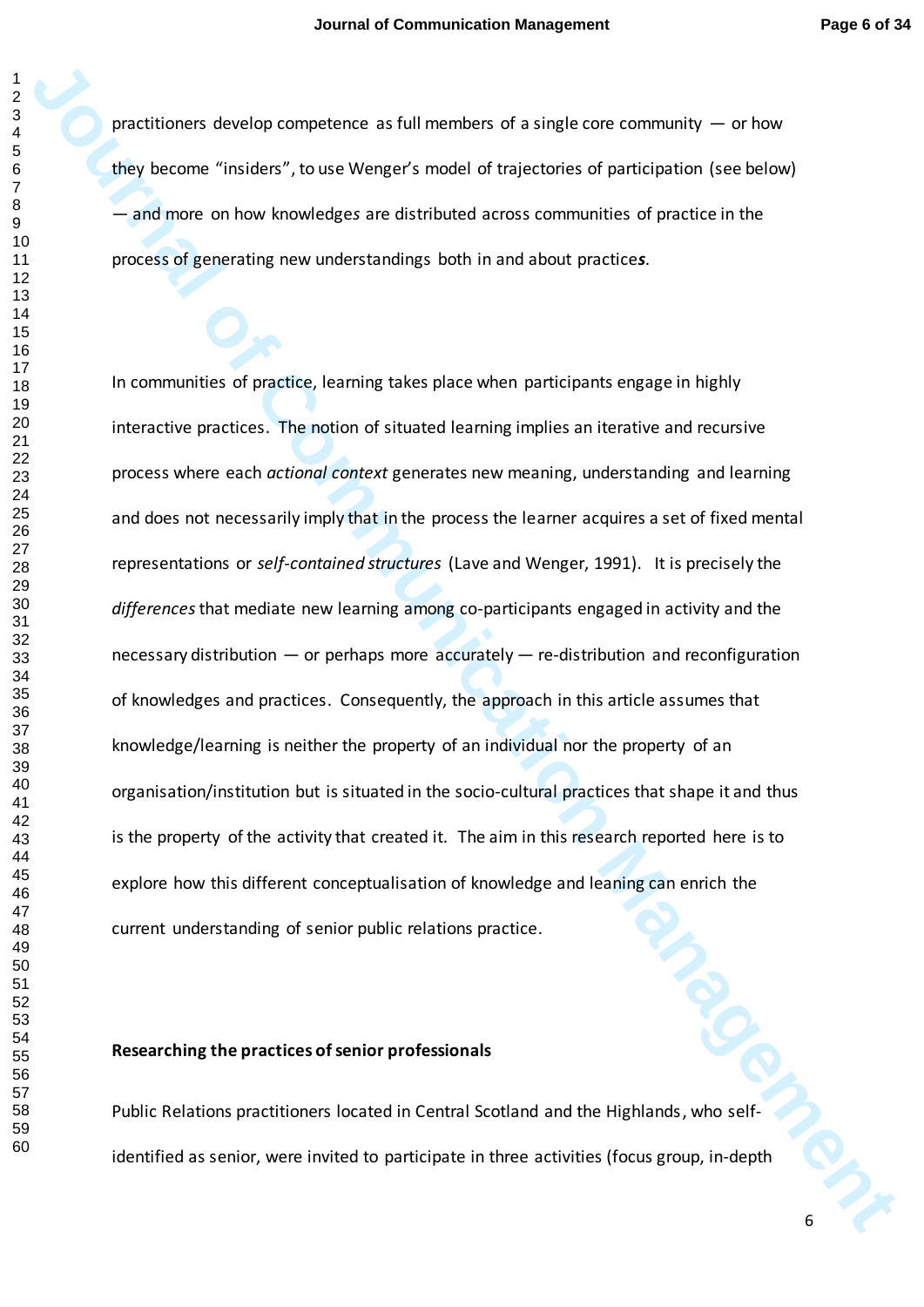semi-structured interview and one-to-one mentoring) during which ideas about professionalism, professionalisation, the role of professional bodies and the notion of professional practice were also explored.

**Journal of interaction and one to one mentoined during which ideas about<br>professional processions independent of experimental backets and the notion of<br>professional process computed.<br>A small flocon group activity comprise** A small focus group activity comprised of experienced public relations practitioners who are considered by their community to have seniority in the field made visible a considerable gap in the provision of professional development opportunities for senior practitioners. Following on from this activity, a call for interviewees was facilitated through the professional bodies (Chartered Institute for Public Relations [CIPR] and the Public Relations Consultants Association [PRCA]) in Scotland. The resulting sample self-identified as senior and included fifteen female and twelve male interviewees from the public and private sectors working in agency and in-house contexts in a range of organisations such as global corporate, local government, public bodies, charities, lobbying and political consultancy and professional bodies. Job titles included heads of corporate affairs, public policy, corporate communication and information, public affairs, directors, managing directors as well as managers.

The interview data elicited from 27 practitioners through semi-structured interviews were analysed using qualitative analysis software (NVivo). The analytical model operationalised "community of practice" using Wenger's key themes but the addition of "seniority" generated a richer account of individual learning. This work indicates that whilst the idea of community of practice is useful for understanding how novice professionals learn, it has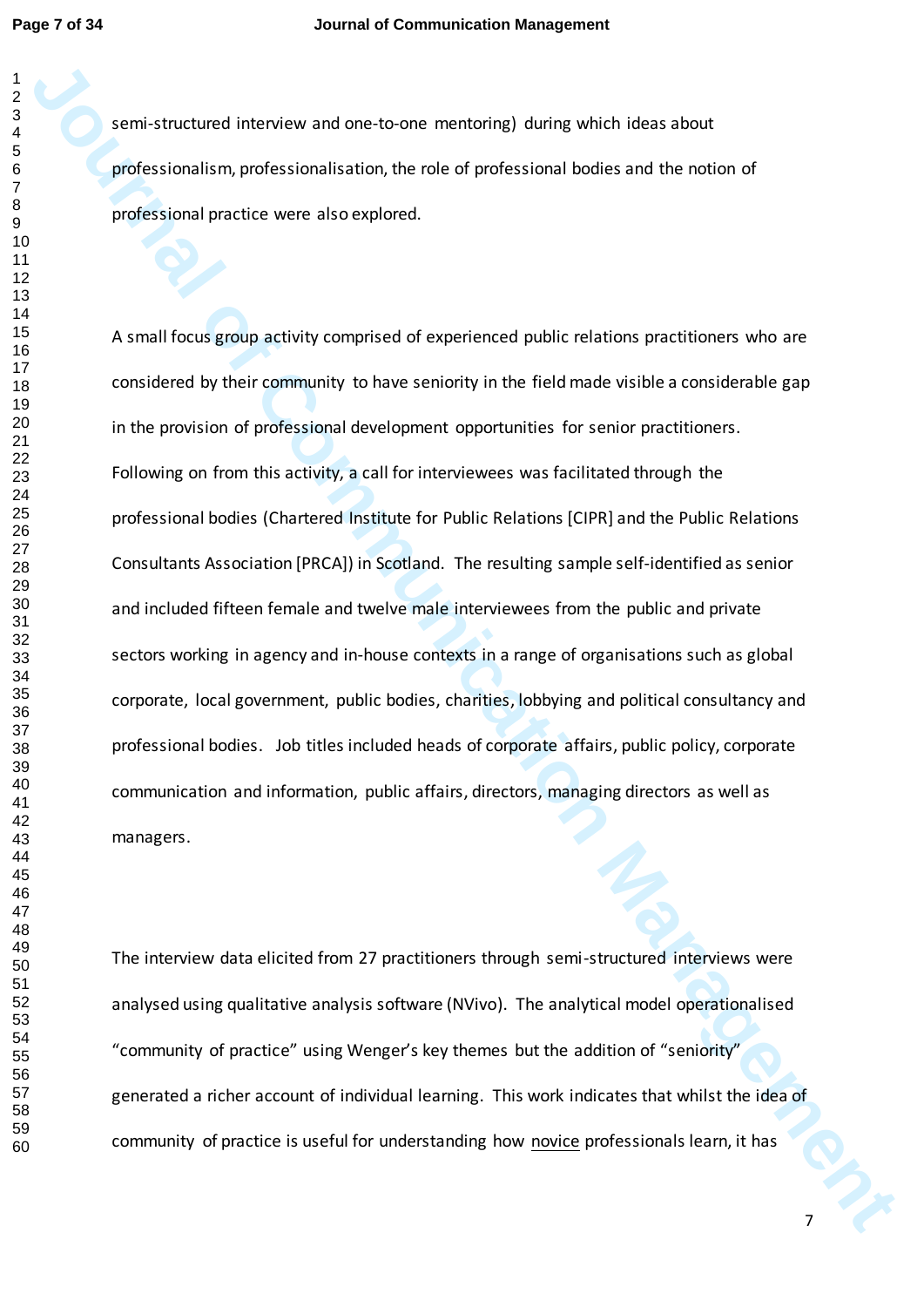**Journal of Communication (1998)**<br>To combining Wenger's let out "construction of processes" with the intent structure public<br>training to request let out "construction of processes" with the intent structure public<br>metric o insufficient explanatory power for understanding how senior professionals learn. However, by combining Wenger's idea of "constellations of practices" with the idea of senior public relations practice as boundary dwelling rather than boundary spanning, it is possible to make the move towards that understanding. Boundary spanning has been extensively used in the context of management (and public relations) to refer to an organisational function of adaptation and consequently studied as strategic organizational behaviour (Aldrich and Herker, 1977; Long and Hazleton 1987) that involves bridging the organisational boundary. As such, the concept is premised on a sharp distinction between what is and is not a defining feature of an organization. More recently, boundary spanning has been studied as an individual-level competence (Williams, 2002).

This article offers a conceptualisation of boundary as the liminal space where multiple bodies of knowledge and organisational logics relevant to public relations practices (its constellations) meet, and boundary dwelling as inhabiting (rather than bridging) this liminal space.

**Senior public relations practitioners: practice, learning and knowledge**

This next section will engage with the interview data to explore the utility of the conceptual framework outlined above and develop the argument at a more synthetic level in the context of senior public relations practitioners.

**Community of practice: joint enterprise, shared repertoire, mutual engagement**

For Wenger "the source of coherence of a community is the mutual engagement of participants" (1998, p. 73). In other words, neither the organisation, the status afforded by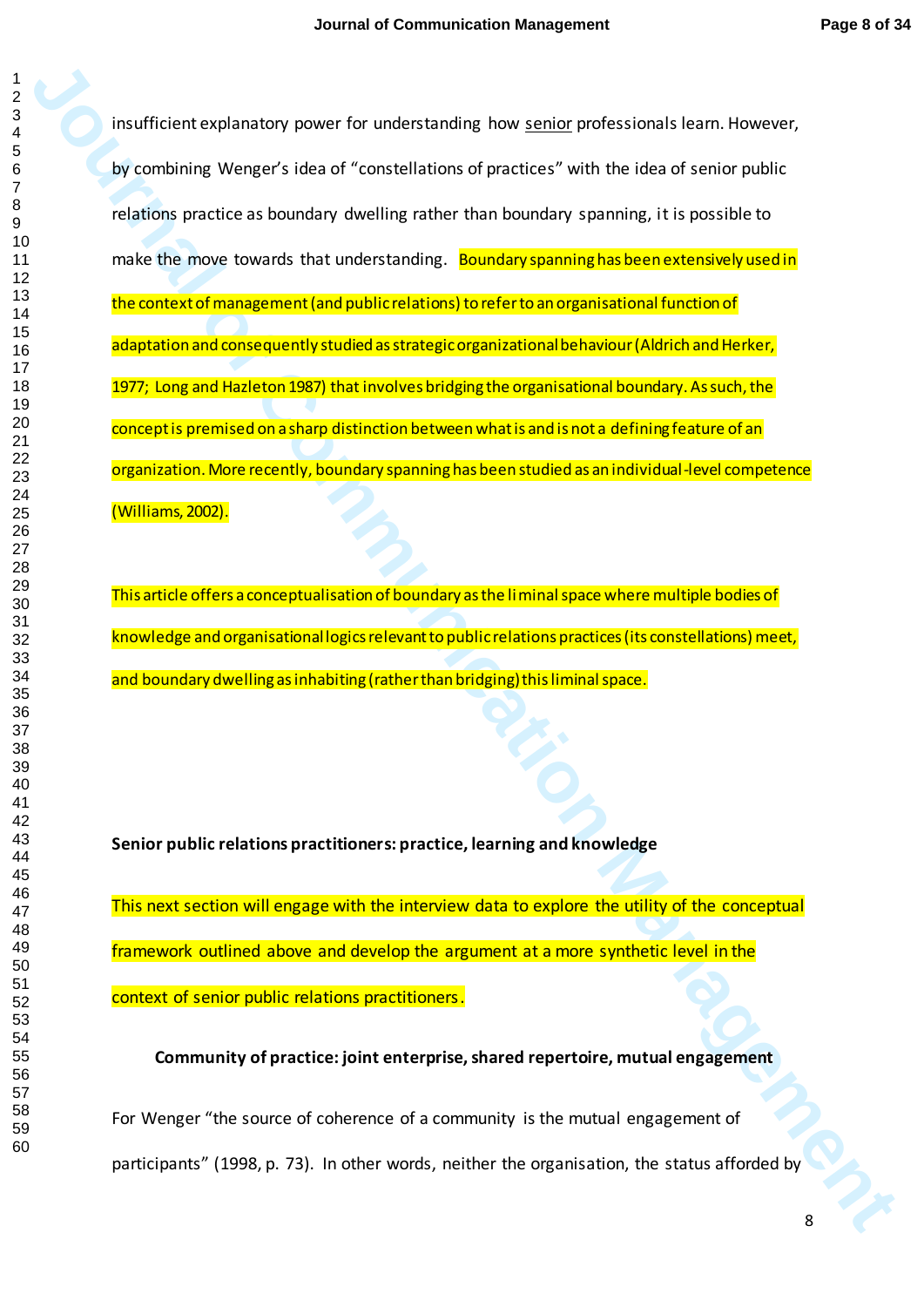position nor spatial proofinity (geographic or interpresent) networks for example) is<br>sufficient to control community membership. Membership with a community of precisics,<br>therefore, requires an understanding of the practi position nor spatial proximity (geographic or interpersonal networks for example) is sufficient to confer community membership. Membership of a community of practice, therefore, requires an understanding of the practices of community maintenance that enables engagement beyond the instrumental and "does not entail homogeneity" (p.75) but includes both complementary and overlapping competences. Mutual engagement can be located in the nexus of engaged diversity, doing things together, relationships, social complexity and community maintenance. Consequently, mutual engagement implicates both community and membership in a continuous process or practice of becoming and unbecoming (a process of continuously negotiating and renegotiating professional identities and expertise). The process of recognising other members of the community (who do I do this with?) and constructing its coherence requires both familiarity and unfamiliarity with its routines.

actually a lot of it is done by other people that you don't really have any control over because some of the biggest profile raising opportunities are what your chief executive does or what your [another organisation] does, you have absolutely no control over that (Marketing Manager, National Charity)

PRICIPIUS Wenger argues that spatial or temporal proximity does not necessarily confer community membership, yet this data yields some evidence of what Wenger describes as "local coherence":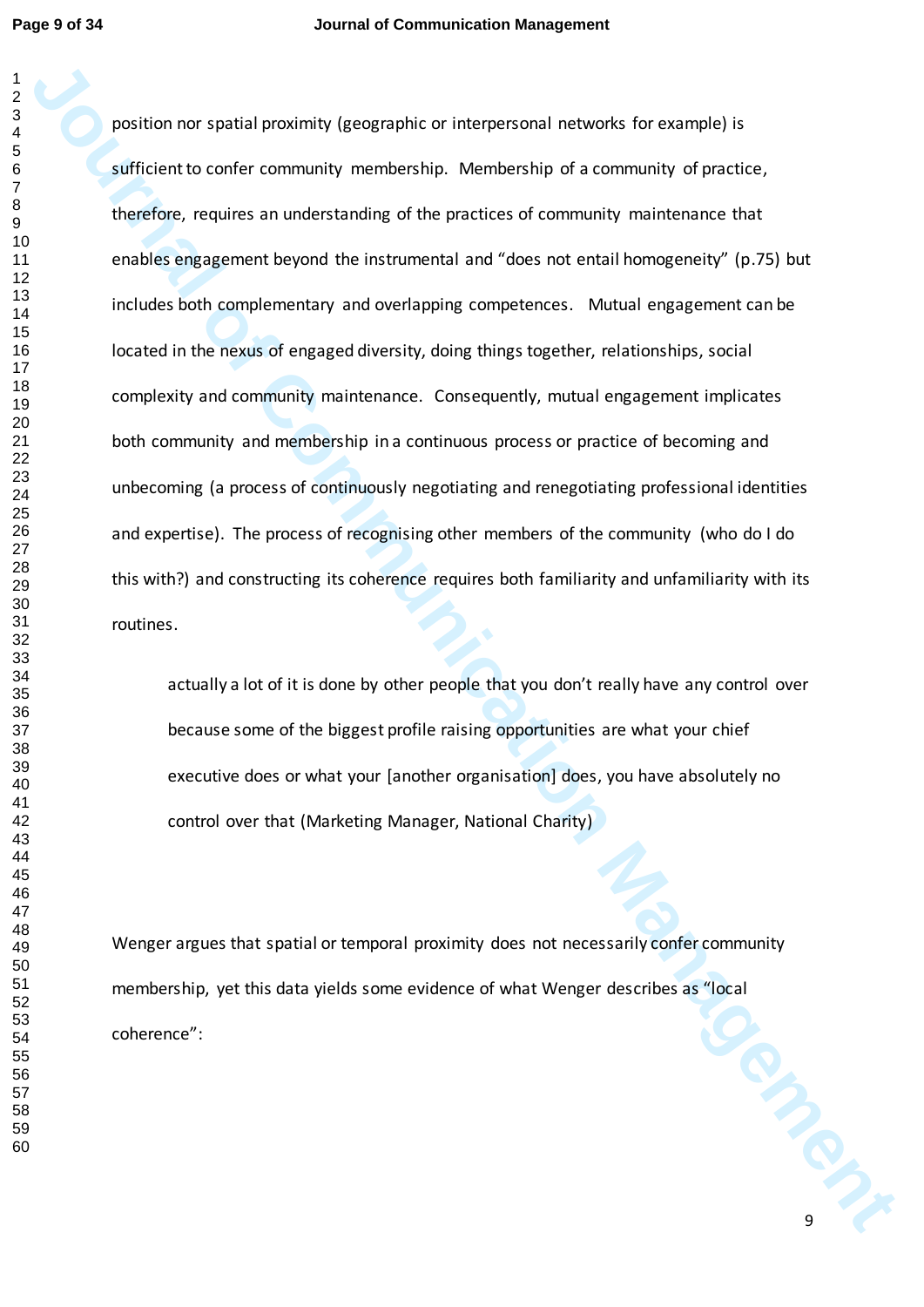An advantage in this sort of role in Scotland is that we are a reasonably tight polity community. You know the key people you need to speak to; all know each other pretty well. (Director, National Membership Organisation)

I think if I was trying to pitch some of the stories that I'm able to get in the Scottish media at the UK level, there wouldn't be any interest. Similarly… we have a good relationship with MSPs [Members of Scottish Parliament]: if we want to see them about something we get in so quickly. I think there are advantages to working in Scotland that actually kind of the accessibility is a better thing in Scotland that makes the job easier. (Head of Public Affairs, National Membership Organisation)

**Journal of this sort of the listended is that we are a ressonably tells controlled to a strategies and the community.** You know the key people you need to specific that like one of the strategies party and the strategies A further indicator of how practice operates to cohere a community is what Wenger terms "joint enterprise" — operationalised in the analysis by the question of "What is *this*?", 'this' connoting the enterprise that is senior PR practice — that involves participants in using the tools of negotiation and accountability collectively. Community of practice shares responsibility for both the negotiation of what its members do as well as being mutually accountable to the collective for what they do. The interviews indicate that whilst articulating the enterprise of senior practice is difficult (see discussion of professional seniority below), mutual accountability is complex and operates on a number of levels, not least in relation to how mutuality might be thought about as a fluid concept existing across community boundaries: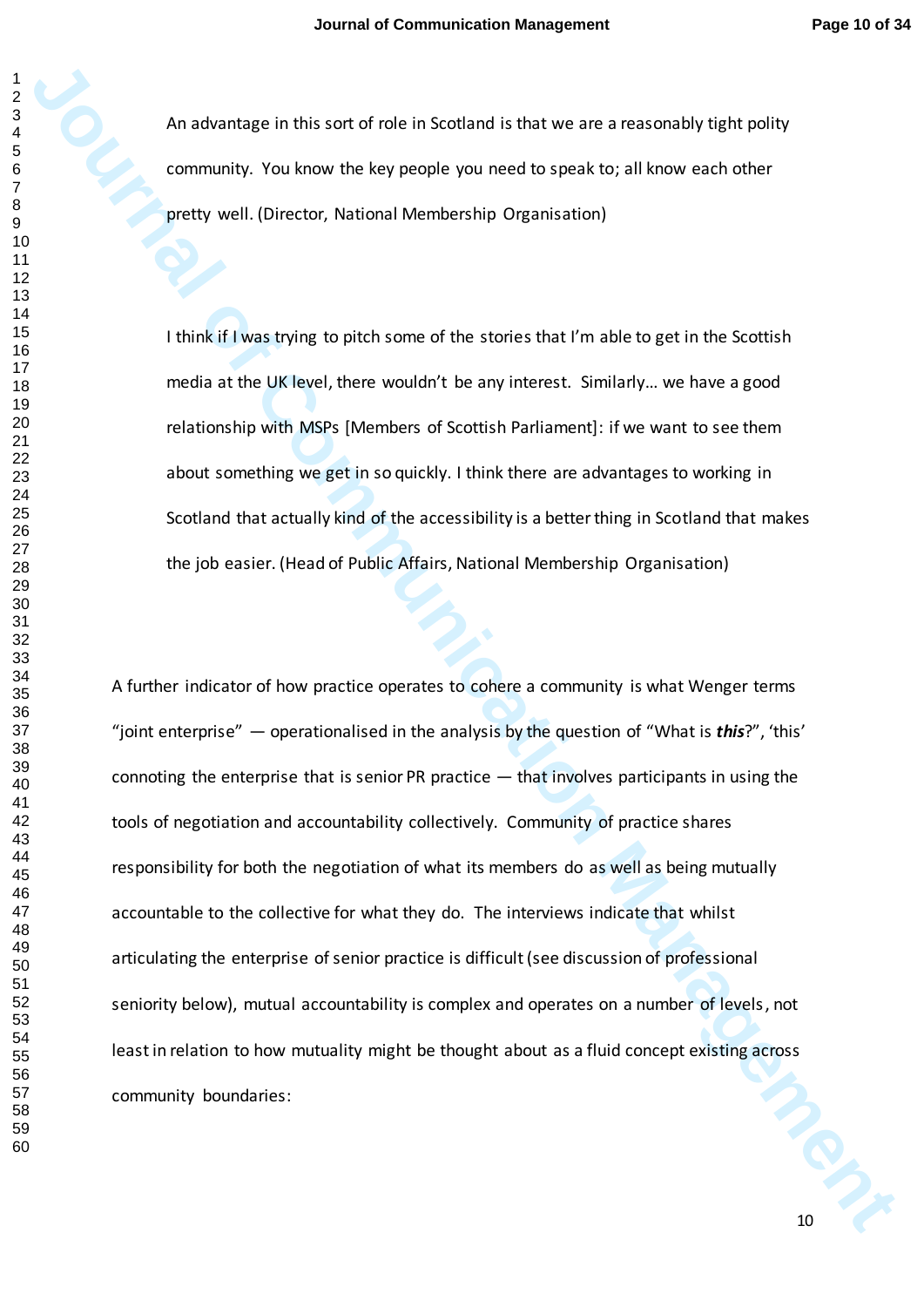I don't really have a peer group to draw on really … I get on really really well with my equivalent in [another organisation] and we'll sometimes put aside our organisational objective and go: "I think you did that really well or you did this really well."(Head of Public Affairs, National Membership Organisation)

The former president of [another organisation] gave me sort of … tip off there was going to be [his members'] protest the next day because he had respect for me and knew that we worked well together with this organisation. (Head of Public Affairs, National Membership Organisation)

**Journal of the model of the community of the Community is also and the community of the community of the communication of the communication of the communication of the communication of the communication of the communicat** Wenger's third characteristic of practice as a source of community coherence and a resource for the negotiation of meaning is the repertoire of artefacts (tools that can include documents, stories, websites, symbols, routines) the community draws upon in its practice. He argues that shared beliefs are not indicative of shared practice but there may be some evidence in this research data of a connection between the two. The shared beliefs include here, for example, the role of the media, beliefs about the public sector, about health, or young people and as there does appear to be a link between belief and practice, they may be seen as mutually constitutive.

The application of the concept of community of practice to senior public relations practitioners suggests therefore, that while there is a sense of their practice (and learning) being situated in context, locating a coherent community is more elusive. The characteristic features of mutual engagement, shared repertoire and joint enterprise can be found, but are refracted through multi-professional work settings to re-situate the community to which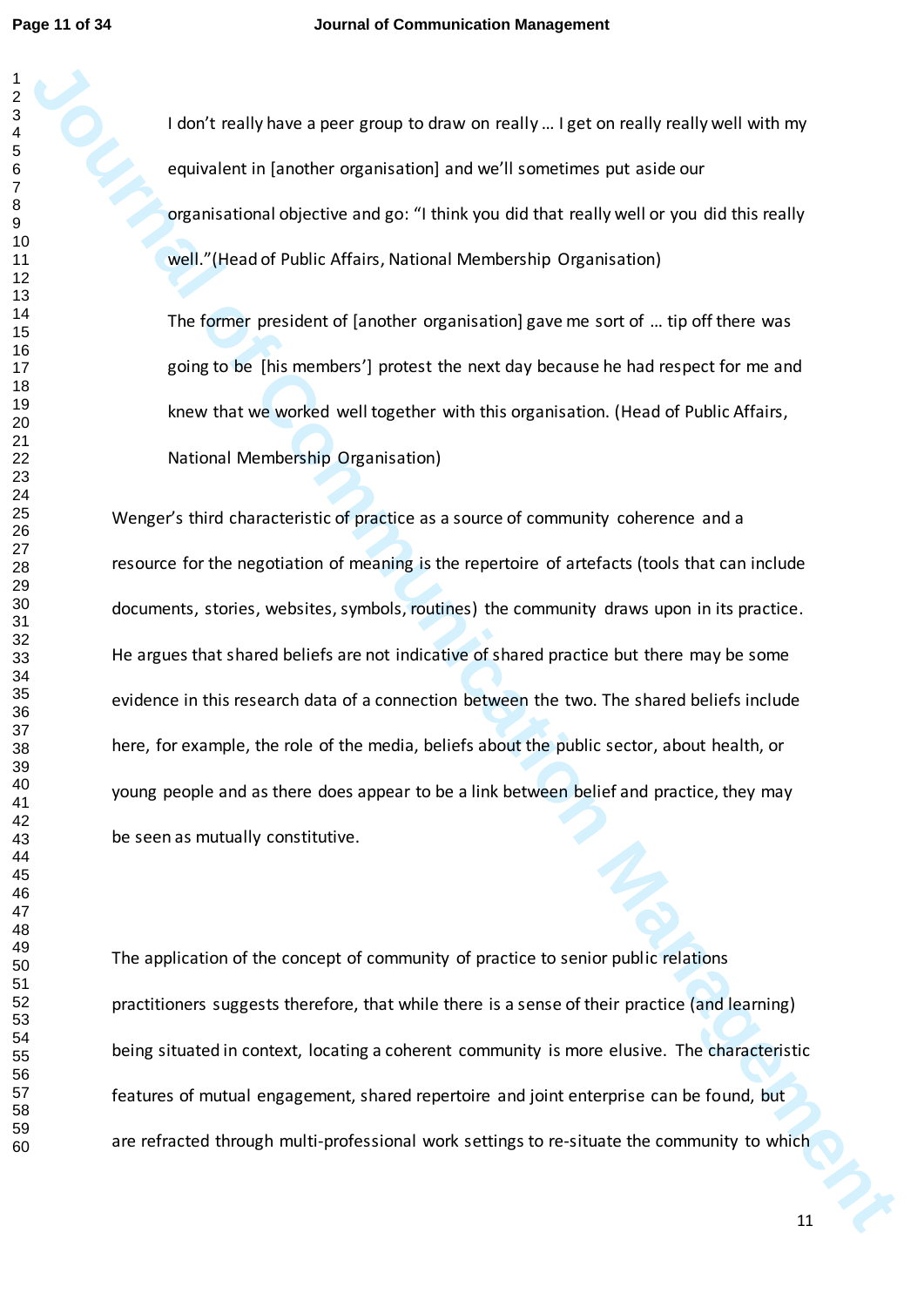senior practitioners feel they belong at another level of context such as the professional or the cultural. The questions thus that need to be articulated and confronted at this stage relate to the nature of this elusive and fractured community: With whom are the senior public relations practices and beliefs shared? How do we locate the communities of practice in which senior practitioners learn and the type of knowledge activity produced?

## **From community of practice to constellations of practices?**

Some researchers working with the idea of community of practice as the setting for learning have pointed out its limitations and complications for empirical research (Eraut, 2002; Hughes, Jewson and Unwin, 2007), particularly in respect to professions in workplaces that depend on multi-professional teamwork, as may often be the case for public relations. Commenting on a paper about healthcare practitioners, Eraut writes,

senier procedure feel they belong at another level of context such as the professional or<br>the cultural. The questions that that meet of the anticulated and conference activis stage<br>relate to the numerof discludion and frac [The] paper challenges the notion of community of practice with evidence that occupational identity is still linked in several important aspects to membership of a profession, and a professional is a much larger and more diverse community than any community of practice […] If one defines a community as all the healthcare workers in a particular location, then multiple professions imply multiply perspectives and multiple practices, the antithesis of a community of practice' (2002, p.11)

Eraut here seems to take a very extreme position suggesting that it is impossible to reconcile different professional identifications within a shared practical enterprise (cf Edwards, 2010); this research, however, suggests that it may be fruitful to develop Wenger's later conceptualisation of *constellations* of practices (Wenger, 1998) as a way of locating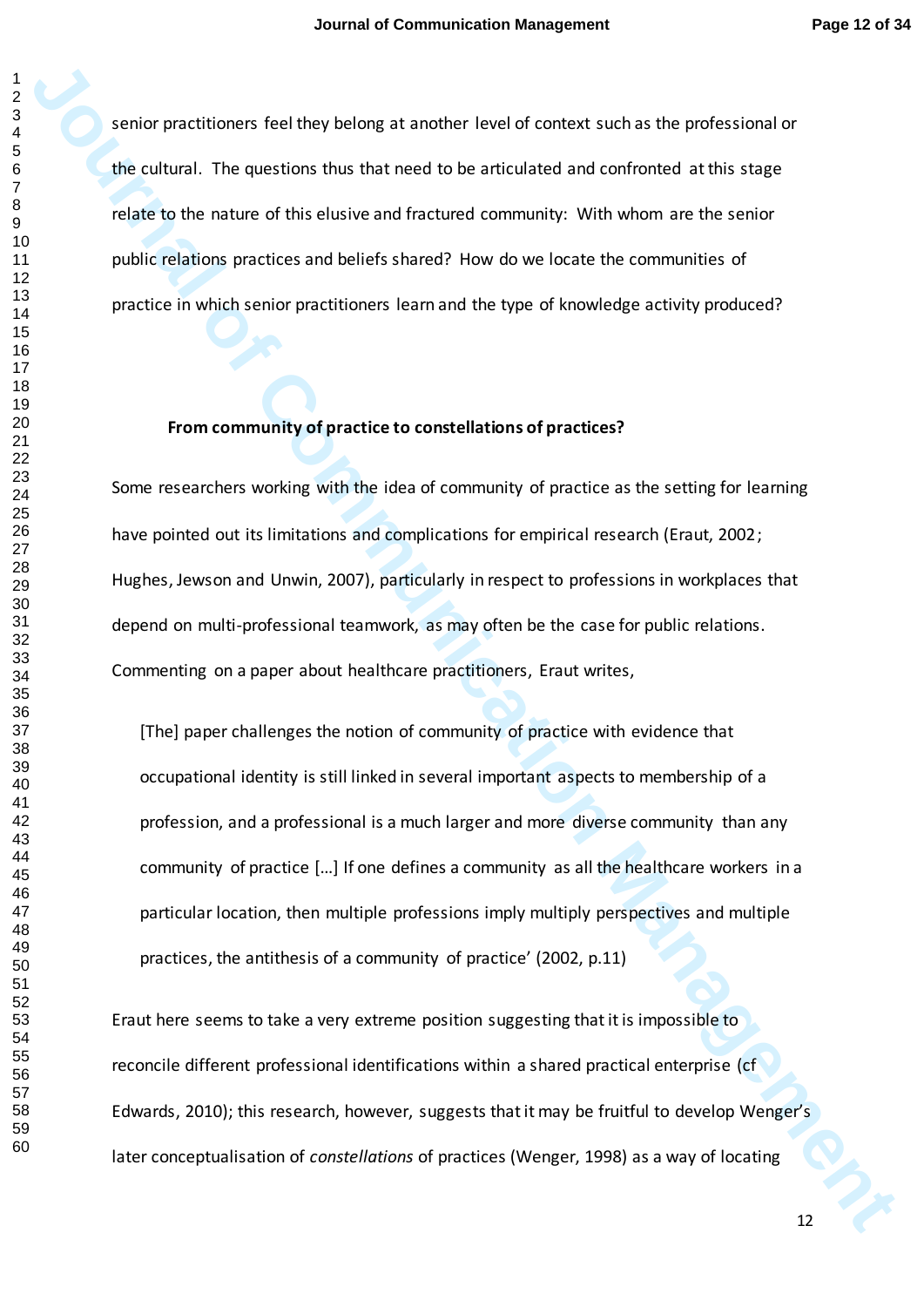learning at the boundaries between overlapping communities where shared interests are linked in a number of ways. *Constellation* is a looser configuration than *community*: it recognises relations between individuals without imposing the requirement of a certain level of similarity, proximity, or coherence that characterise a single community of practice. Constellation thus might be based on, for example, a related rather than shared enterprise, or having membership in common, or competing for the same resource. The questions that arise are, therefore, how to recognise constellations for senior learning and the nature of the relationship on which the constellation is based.

**Journing other boundants between overlapping communites where shared incorects are likeled in a number of ways.** Consertibute is a floorer configuration than community it is respected to the computer of such a respected o The proposition that learning is situated in communities of practice (Lave and Wenger, 1991) has been utilised in research on learning in a range of workplace environments. This work has included forms of knowledge production broadly described as oriented around craft or task-based activity such as hairdressers (Billett, 2007), butchers, midwives and tailors (Lave and Wenger, 1991) as well as forms of production oriented around professional activity (Edwards 2010; Webster-Wright, 2009) in sport (Owen-Pugh, 2007), education (Kimble and Hindreth, 2008) and health (Engestrom, 2007). At the core of this work is the notion of apprenticeship and mapping the learning trajectory from novice, (legitimate peripheral participation) to master (insider). Learning through participation at the periphery of the core community involves crafting and reproducing the already existing knowledge activities and skills of the core community guided by those who are the insiders until mastery has been achieved

Legitimate peripheral participation provides a way to speak about the relations between newcomers and old-timers, and about activities, identities, artifacts, and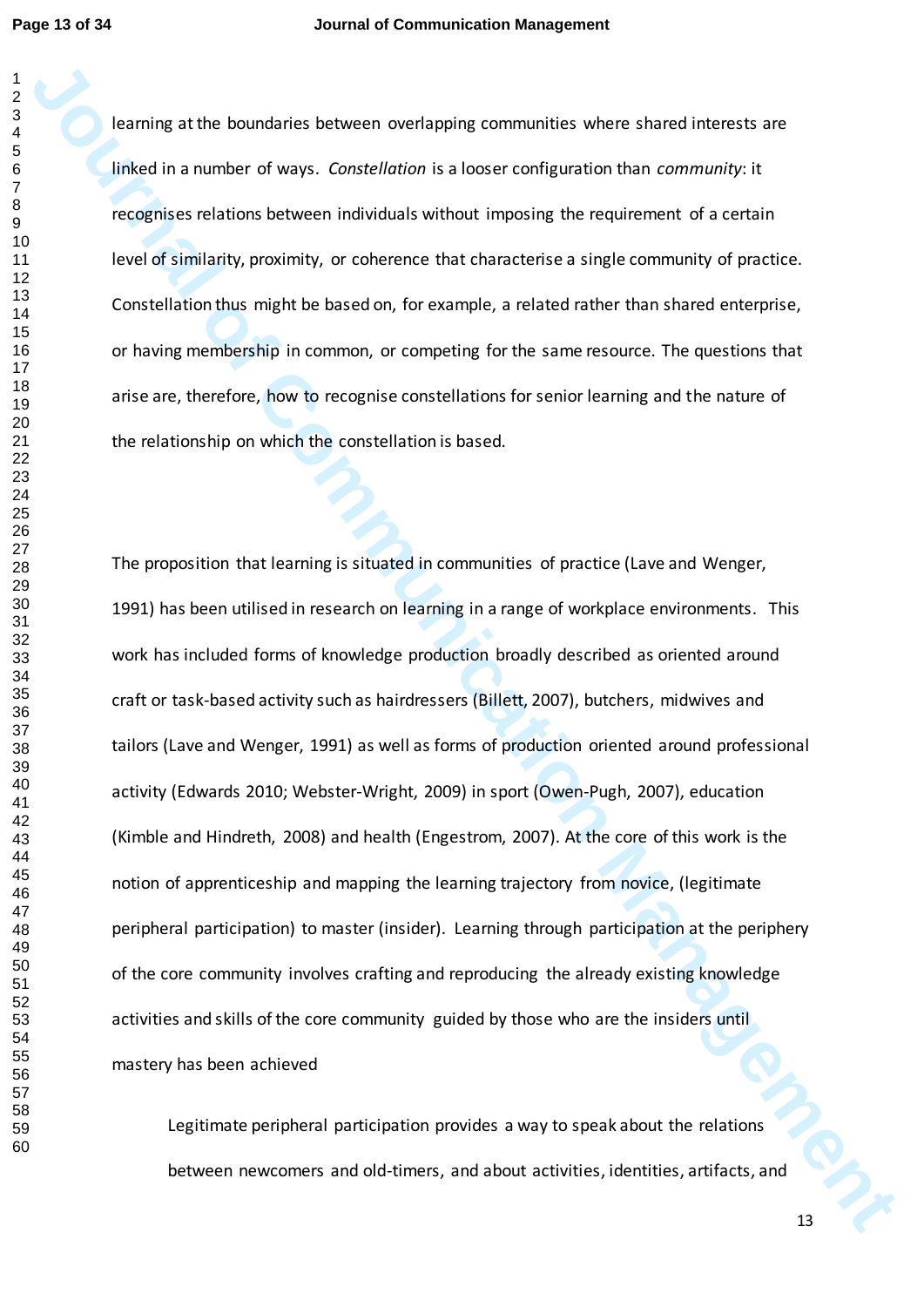communities of knowledge and practice. It concerns the process by which newcomers become part of a community of practice. A person's intentions to learn are engaged and the meaning of learning is configured through the process of becoming a full participant in a socio-cultural practice. (Lave and Wenger, 1991,

p.29)

Much of this earlier work focusing on professional novices such as nurses, junior doctors, or teachers assumed the participation of more senior professional colleagues who were spatially and temporally coterminous with the more novice practitioners (Daniels et al, 2010).

**Journal of Example 19** of Monologies and practice. It concerns the process by which<br>increasing the meaning of learning is configured thosen is therefore is the process of<br>the comparison the meaning of learning is configur Thus while the notion of the community of practice and of legitimate peripheral participation has some traction here, when it comes to professional learning in the workplace, and particularly as it applies to senior practitioners, the concept may function more as an imagined community (Anderson, 1983): it may function as Wenger has also suggested (2000) as a mental map and a point of reference more powerfully than a physical, co-located community. It may also be useful, therefore, to consider the possibility of community of practice existing for practitioners at boundary crossing points (individual/ organisational/professional). The development of senior expertise, requires a tolerance of what might be considered 'outsider' knowledges and practices (or *il*legitimate peripheral participation). In short, the article explores how public relations practice and learning, and senior practice and learning in particular, can be seen as relational, the nature of relationships which bring the practices together, and the implications this might have for supporting the development of senior practice. The next section of the article therefore,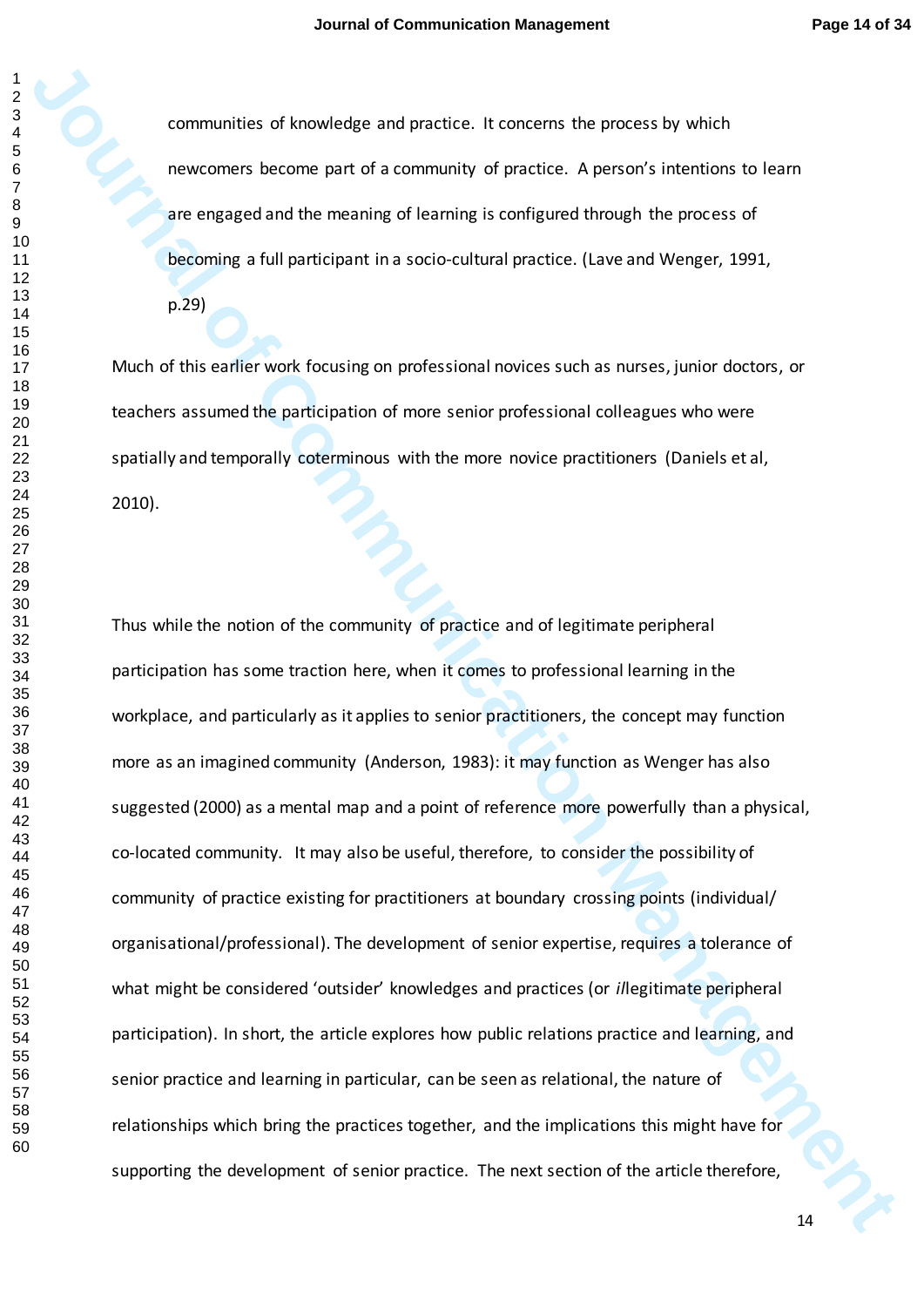returns to the experiences of senior practitioners in a more phenomenologically sensitive way to reconstruct its inherent logic.

## **The condition of professional seniority**

"It's just not acceptable to make mistakes at senior level … not an option" (Communications Director, Statutory Organisation)

**Journal of the Considerers of senior practitioners in a more phenomenologically sensitive<br>wave to except transformal seriors (higher anti-management) and a magnitude of professional semiority<br>The communication of professi** As a term senior is deployed commonly in public relations although it is not clearly defined and therefore intrinsically problematic from a realist perspective (but see Sha, 2011). In earlier research (L'Etang and Powell, 2013b) however, the term resonated with practitioners because it has been employed within the occupation for decades and connotes a value that it was important to explore and understand. Consequently, in the 27 interviews analysed here the term "senior" formed the basis for discussion on practitioner conceptualisations of what constitutes senior practice beyond that conferred either within or by organisational or professional structures such as job title, position within an organisation, status of an organisation and so on. Interviewees were encouraged to confront these challenges and to reflect on past experience and develop reflexive thinking with regard to their experiences.

As a coding theme therefore, *Seniority* pulled together material where attempts were made to articulate the distinctiveness or particularity of senior practice. The most commonly constructed explanations rely on the notion of strategic work and an ability to operate at the strategic level. In such explanations, however, public relations specialist knowledge activity or level of performance was frequently juxtaposed with more generic and routine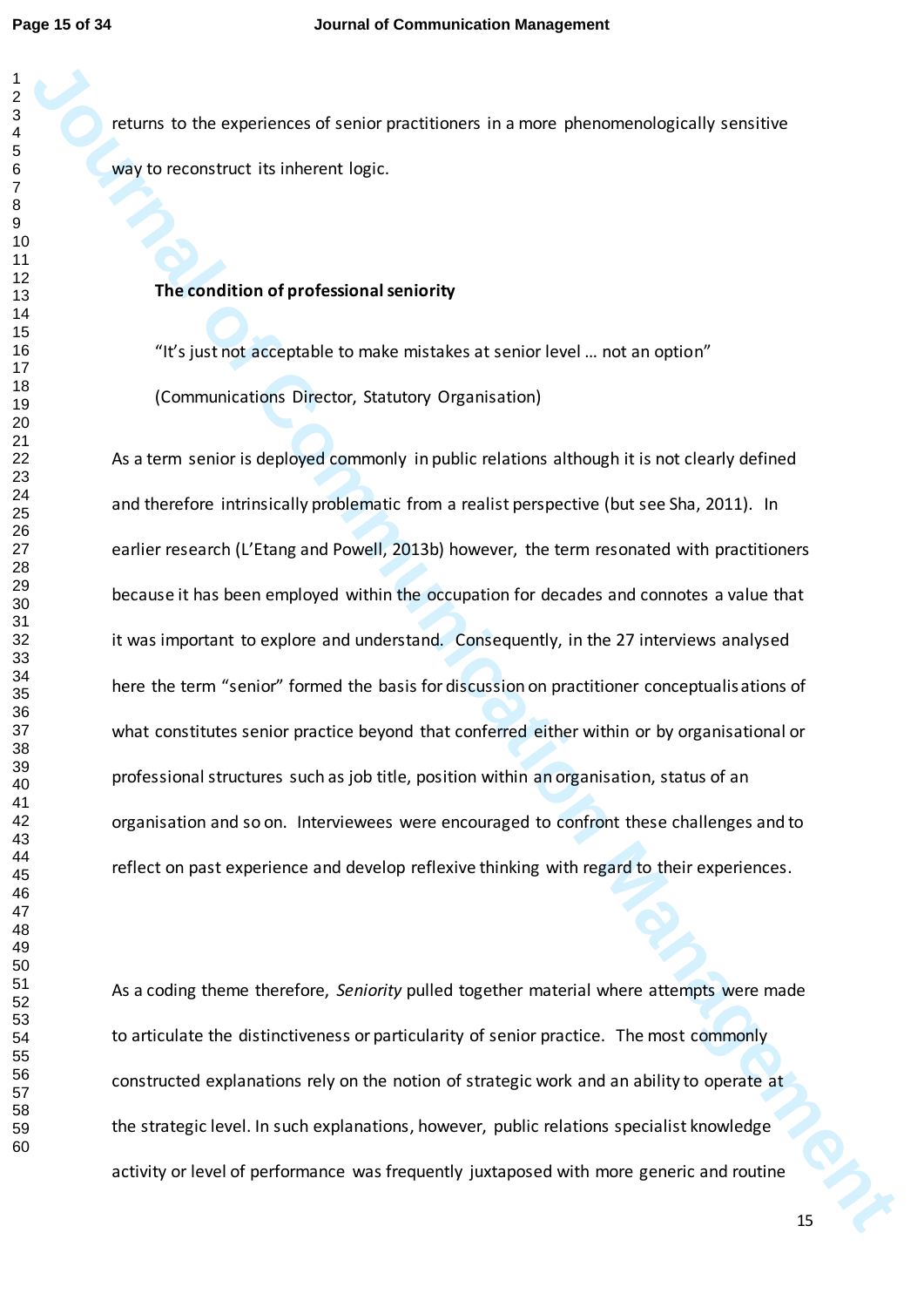communications knowledge activity, described as "front line" work (Director, National Membership Organisation), such as responding to the press, or "craft" work (Freelance, Political Consultancy).

dealing with the press can quite routinely be done at quite a junior level, what you need to be confident in is if something is coming up that does involve [something new or] controversy it is being spotted and escalated … and if there's tricky judgment to be made (Director, National Membership Organisation)

**Journal of the School School School School School School School School School School School School School School School School School School School School School School School School School School School School School Sch** Unpacking the concept of senior practice made visible some of its dimensions that included the range of skills such as performing a boundary spanning role in relation to bodies of specialised knowledge (e.g. working side-by-side with management practitioners or politicians); strategic positioning and direction for a client organisation (e.g. reading the organisation's environment and its stakeholders); making judgments that involve risk (both to practitioner's and organisation's reputation) and of having more responsibility (to the organisation):

It is the ability to do lots of normal activities communications professionals do … in a highly proficient way. [It is] about having that understanding but then taking it into a different level where you are fitting into …what the organisation is trying to achieve [and] seeing past [it to appreciate] the unintended consequences that may arise from this piece of work [and] being able to mitigate potential risks. (Freelance, Political Consultancy)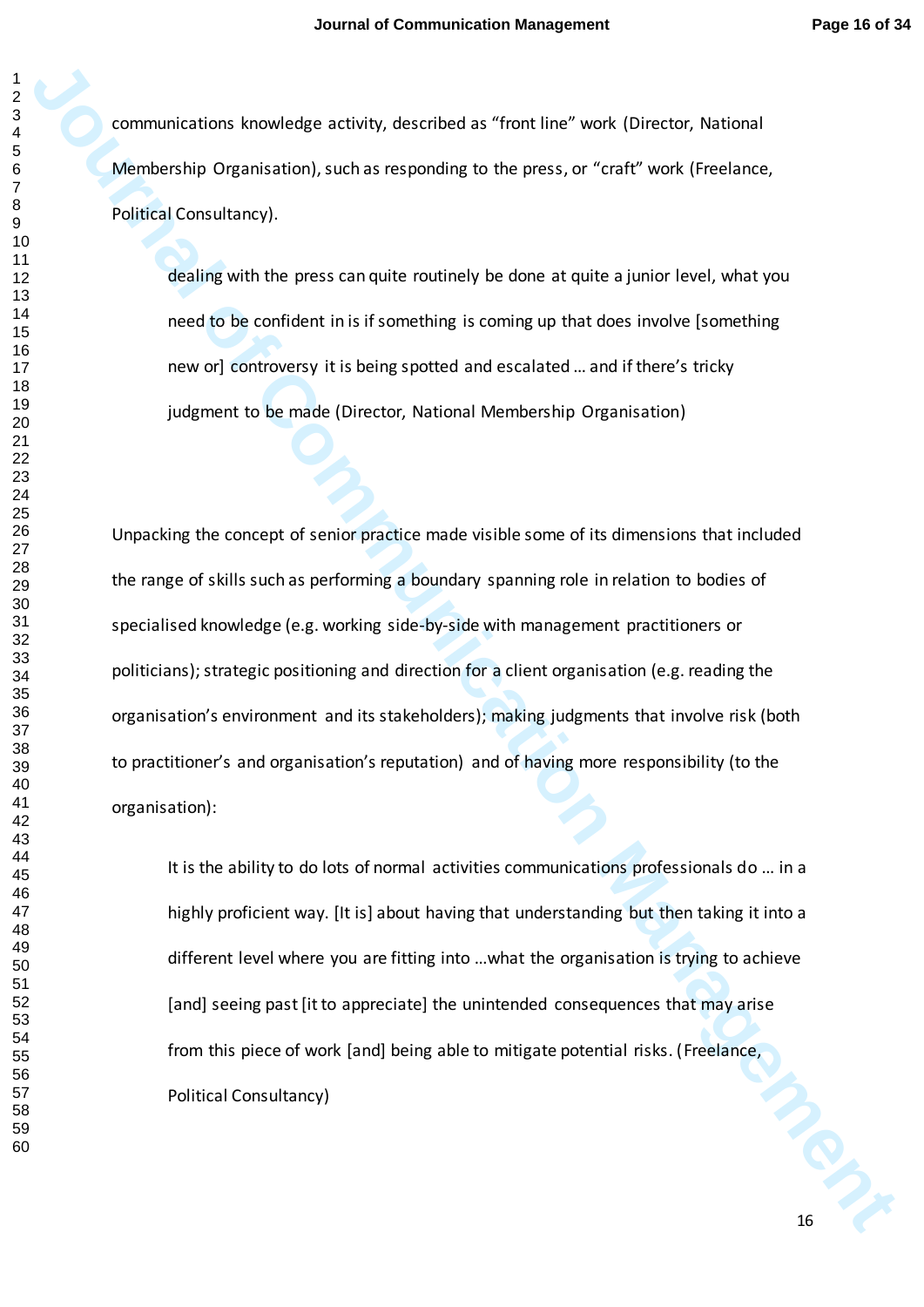While senior practice is thus built on a range of common technical competences, it goes beyond that by bringing in an outside perspective, or even multiple perspectives, to span not only the organisational boundary but also the time horizon, i.e. choosing how to act in the present by reaching into the future through the concept of risk and scenarios of the imagined future. The boundary spanning role extends beyond connections with organisations in the external environment to intelligence gathering and, effectively, to reshaping of the external environment as such:

[The client organisation] want[s] you to be thinking strategically about their business and making connections that they are maybe not able to make because you're in a different network, or multiple networks…' (Board Director, National Public Relations Agency)

While senior practice is thus built on a range of common technical competences, it goes<br>beyond that by Miniging in an outside perpetitive, or even multiple perspectives, or span<br>resumptive computational bandwide perspectiv Nevertheless, while senior-level performance can be characterised by its high position in the organisational hierarchy, senior practitioners' power is simultaneously and paradoxically precarious. One interviewee described, or more accurately "spill[ed] out" (Communications Director, Statutory Organisation), a recent decision made by the senior management team, of which she was a member, to cut PR from its ranks. It was a decision she agreed with in the financial context of the organisation but the consequences for her capacity to deploy public relations knowledges and skills at the senior level of the organisation had been seriously undermined as a consequence. Another interviewee expressed senior precarity thus: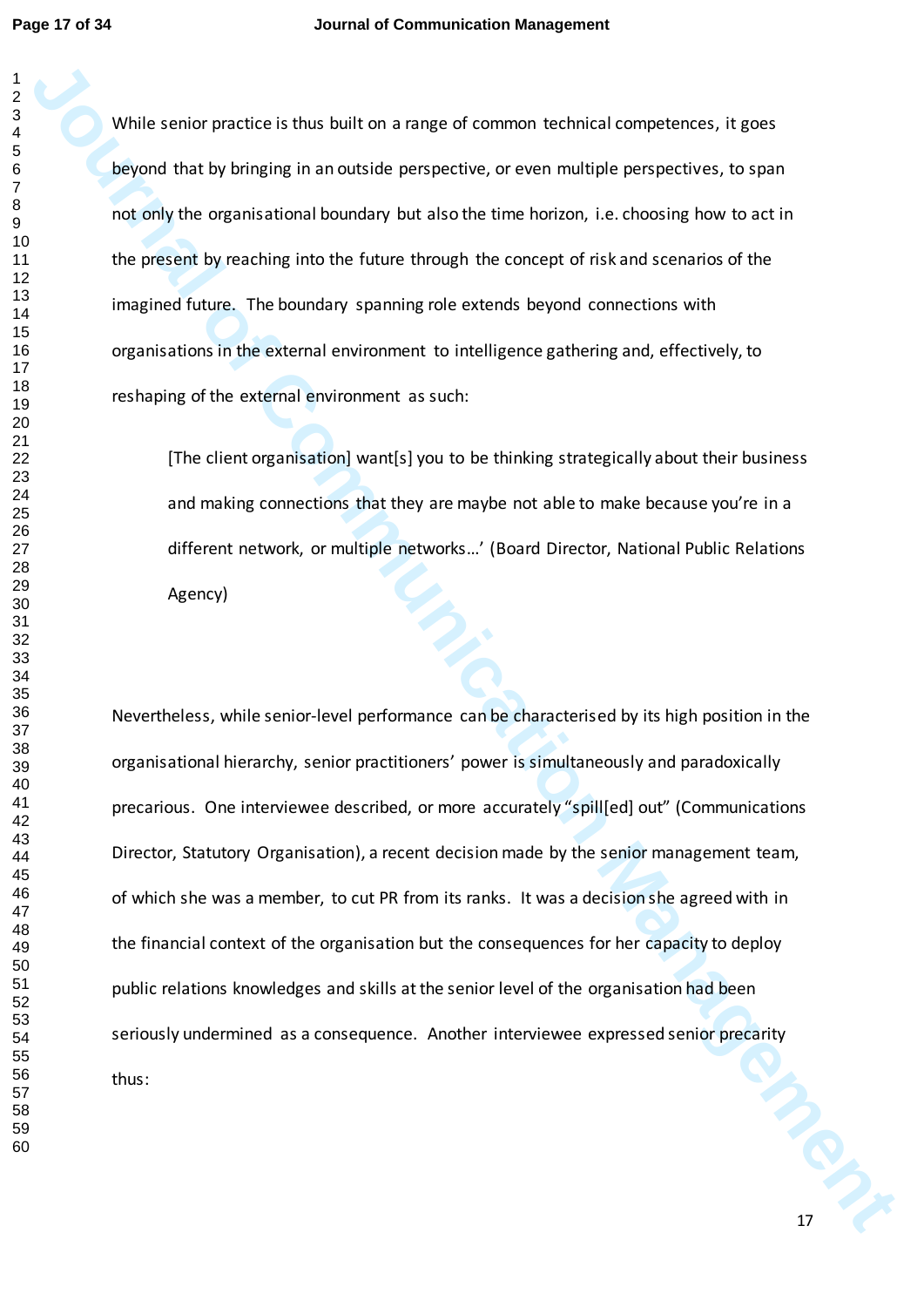It's not just about 'Oh, we've got our boardroom table position now, it's all over'... because you'll get pushed out just as quickly as you get in if you [are not] part of the value chain of the organisation. (Freelance, Political Consultancy)

The same sense of tension can be seen in the way in which seniority is not a secure position a practitioner comes to *occupy* in the professional or organisational hierarchy, but rather it is a constant *public performance* of seniority that achieves success for the organisation:

**Journal of Communication** (Communication belonging to the position result of the computer of the spectral of the opposition (Freedom; Position Consultation)<br>
Journal of the opposition (Freedom; Position Consultation) is o I'm intensely conscious that it is my duty to win things for [my organisation]. And that that is actually how I continue to be able to put food on the table for my children [and what] my career progression is entirely dependent on. (Director, National Membership Organisation).

Yet, the *work* public relations performs must remain private and behind-the-scenes: "most successful [PR] is invisible." (Communications Director, Statutory Organisation)

Perhaps the key to understanding the distinctiveness of senior-level public relations practice is the notion of *judgment*, the ability to make the right call about the position or course of action the client organisation should take:

You have to be able to learn to make decisions […] you have to basically make a judgment. [...] I'm asked by the chief executive 'What do you think we should do?' then I have to say, well this is what I think we could do. … I mean sometimes I don't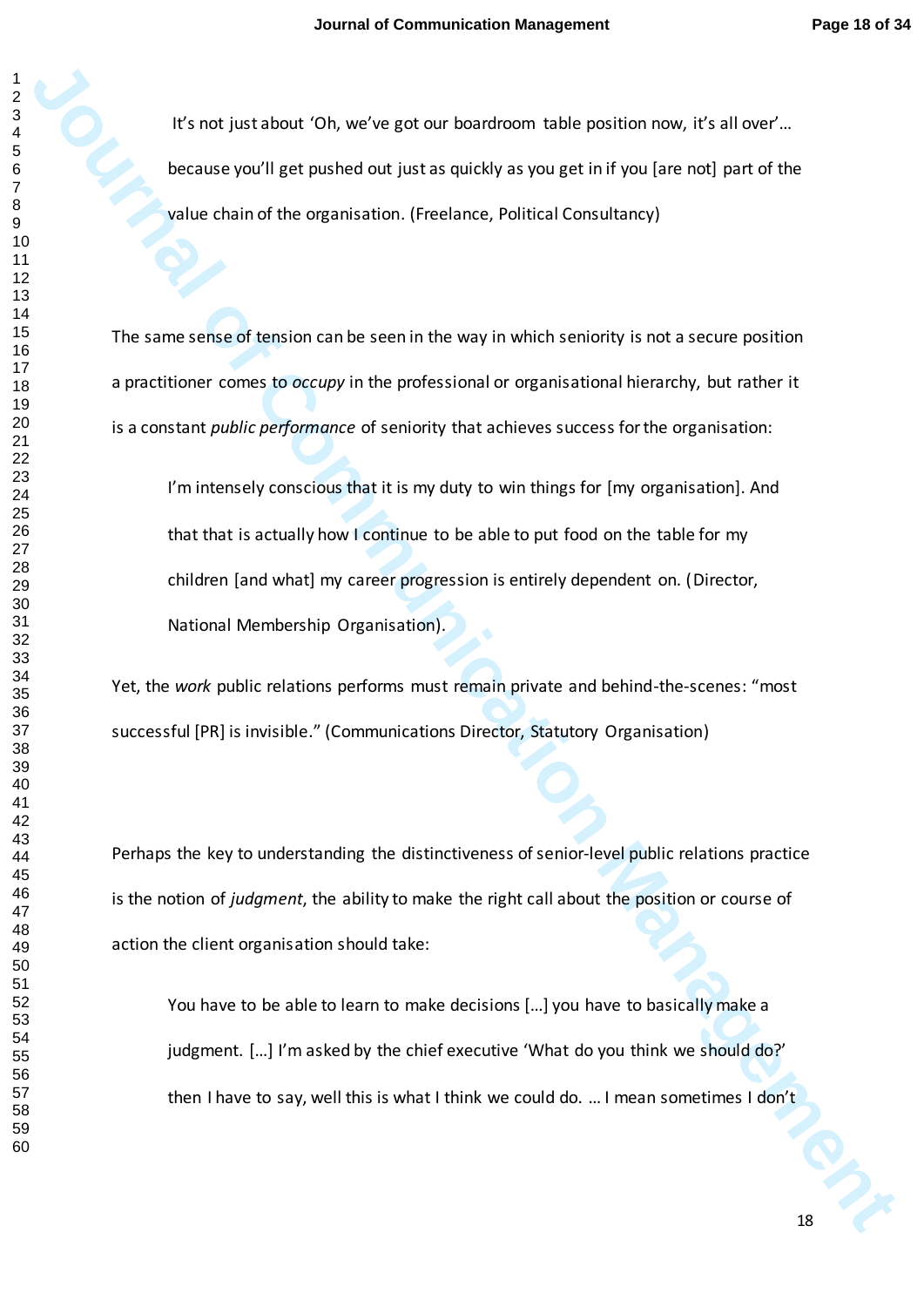really know, but you have to be able to weigh up the pros and cons. (Marketing Manager, National Charity)

**Journal of Communications** (and the state of Communications (and the state of Communications (and the state of Communications (and the state of Communications of Communications (and the communications of Communications (a [What] makes a senior practitioner successful? I think there is a degree of discernment about knowing where you can win [for your organisation]… .To do that consciously as issues arise is to think what can we win, what's our specific achievable result […] and also I can give [the organisation] a reasonable prospect of [what's] achievable. What else comprises a senior practitioner? I think a lot depends on personal credibility and ability to sustain relationships of integrity with a wide range of other people. (Director, National Membership Organisation)

This was echoed during other interviews and one in particular suggested the very invisibility of successful public relations practices was a problem in terms of evidencing the value of these professional expert judgments: "[but] how do you measure strong relationships?" (Communications Director, Statutory Organisation)

While some interviewees found it difficult to account for the ability to accomplish seniorlevel performance, on the whole perhaps the most significant factor appears to be *experience*, although formal qualifications, training, and a particular kind of cognitive capacity also come into play:

… that's just time and experience and examples. […] Sometimes I look at other Heads of Communications [and] they haven't done the CIPR Diploma<sup>2</sup>. How did they get

 $\overline{a}$ 

<sup>&</sup>lt;sup>2</sup> Qualifications offered by the Chartered Institute of Public Relations, usually but not exclusively taught by Higher Education institutions.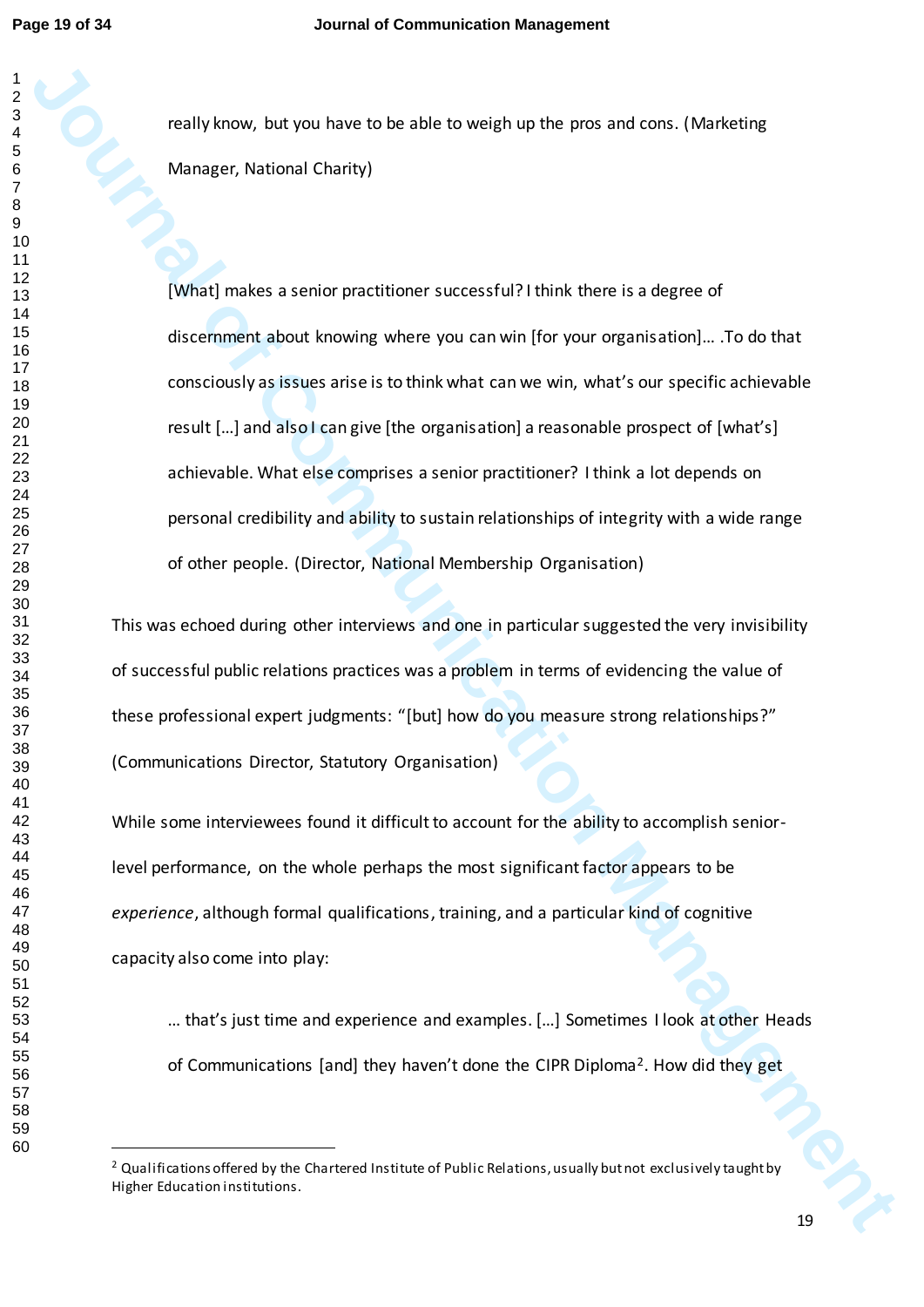there? ... You don't have to do that to get to these jobs but I think it's very helpful. (Marketing Manager, National Charity)

It's a combination of skill development and experience, the length of time, but it's also again to do with an innate quality … a sort of rolodex … in your mind where you can quickly flick back and forward and think [and] make connections quite fast. (Board Director, National Public Relations Organisation)

there? ... You don't have to do that to get to these plays but it think it's very ledsful.<br>
(Municiply Manager, National Charity)<br>
It's a containation of skill dievelopment and experience, the length of time, but it's<br>
als According to these interviewees, thus, it appears that learning in practice is privileged over other ways of learning. If being able to perform as a competent practitioner represents a learning journey, the road can be scaffolded, i.e. made navigable, within the workplace by more senior colleagues who may offer opportunities to perform with a greater level of independence or in a wider range of roles. Alternatively, it can be managed by the learners themselves by moving between organisations and jobs so that each move opens new opportunities for learning. However, if the journey from novice towards competent practitioner ('insider' in Wenger's terms) appears fairly well understood, the question of how and what senior practitioners learn is more problematic. From this preliminary analysis, it would appear that senior practitioners' learning trajectory takes them outside the boundary of public relations (away from operating only as an insider) and directs attention to other specialised bodies of knowledge and practices:

Senior practitioners really need to understand what their organisation is about which means they need to get to the broader skills around finance, marketing, people management. (Freelance, Political Consultancy)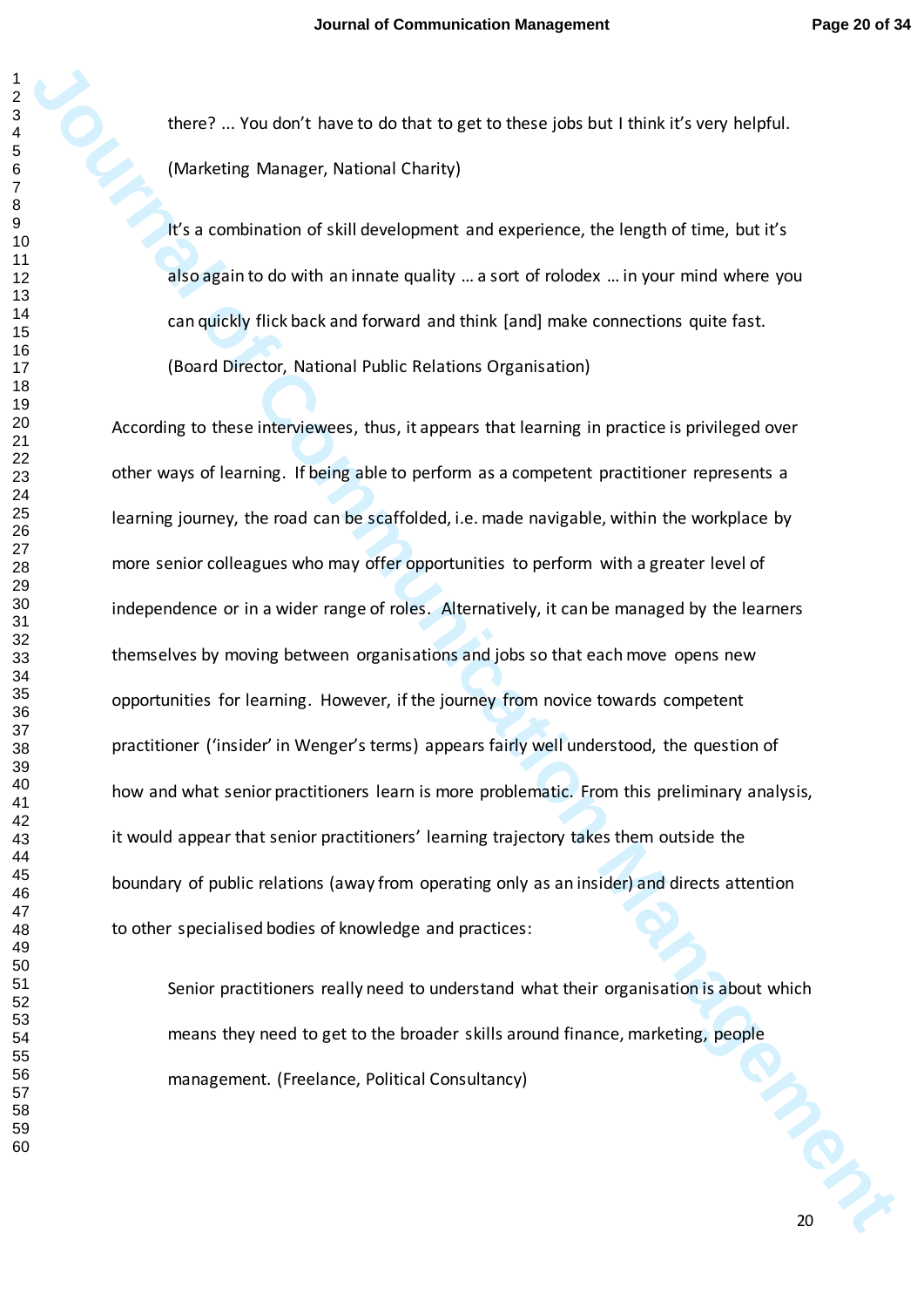Depending on the person, I think it could be managing staff, performing appraisals; if you are in a consultancy, knowing about … how to budget, revenue, profit forecasting…. being trained to become a trainer …(Director, Global Public Relations Organisation)

it's not PR any more … all about managing people (Director of Communications, Statutory Organisation)

The question at this point is whether public relations specialists have anything new to learn about communication and if they learn, how does this happen? This research data offers some indications that given their public exposure and pressure for success mentioned earlier, senior practitioners may experience learning as a lonely, uncomfortable, and possibly risky business:

Decembrig on the person, think it could be managing staff, performing agranisatio; f<br>
you are in a considering, knowing about ... low to budget, revenue, profit<br>
forecasting.... being trained to kecommunication... (Directo My view with senior people is that the one-on-one tuition would be helpful, mentoring from senior people because I think once you get to a certain level, you are meant to know absolutely everything [and yet] you are always learning, that's what this job is about. … I mean things like this, you and me now. That's quite useful to my professional development…. I've spoken to quite a few senior people who've said that it's very difficult to go out and do a course if you don't want to show any sign of weakness. (Director, Global Public Relations Organisation)

Senior practitioners' learning therefore, has a trajectory that does not fit comfortably with the craft model described earlier yet it clearly also needs to be understood as situated learning (Lave and Wenger, 1991). The next two sections offer a way forward by combining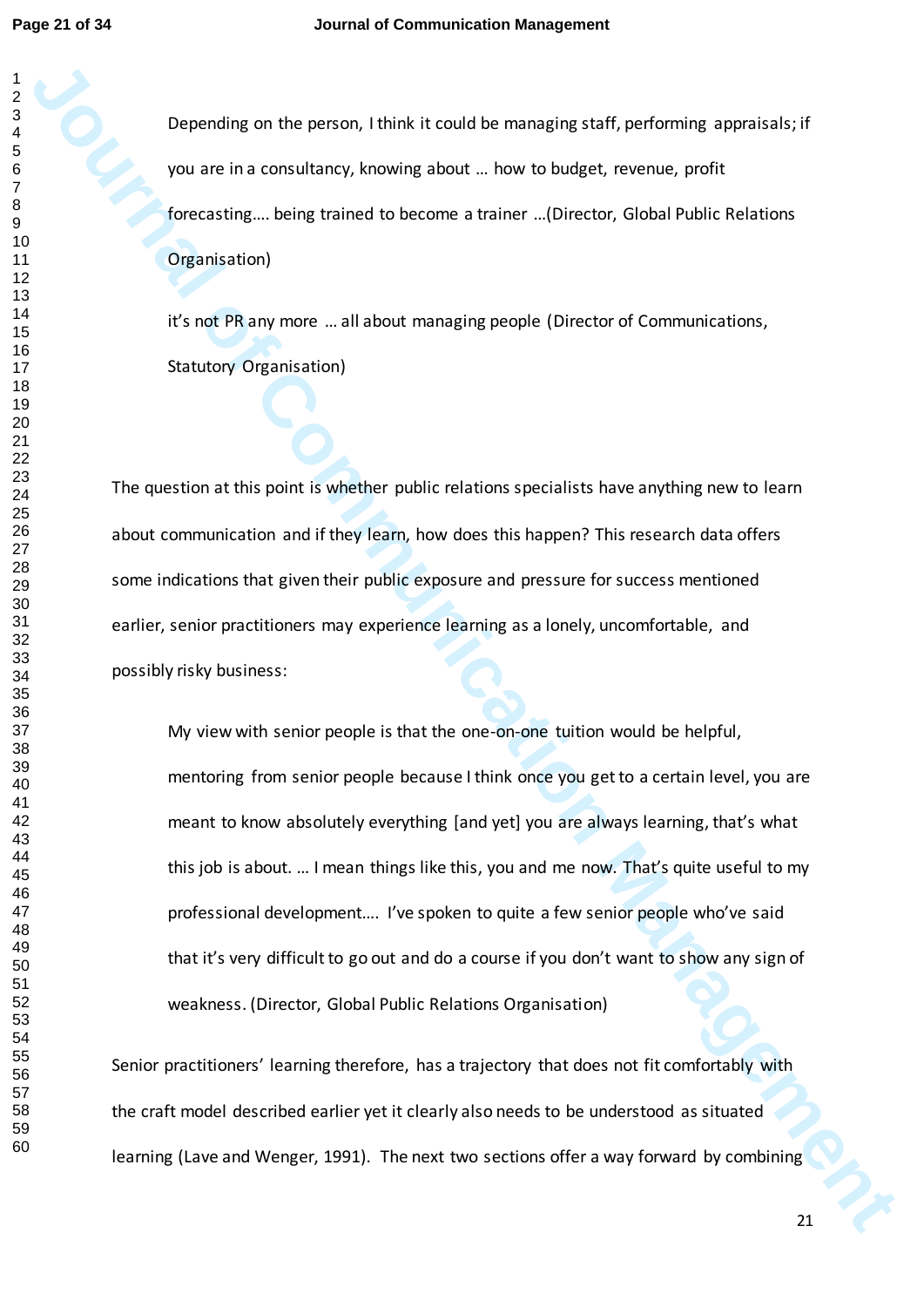Wenger's typology of learning trajectories (1998) with research in professional education (Edwards, 2010, Webster-Wright, 2010, 2009) and activity theory (Engestrom, 2009).

# **Towards an understanding of senior professional learning**

Weepper's typology of learning trajectories (1998) with research in professional education<br> **Journals an understanding of senior professional learning**<br> **Journals an understanding of senior professional learning**<br>
In this **PRIMER** In his chapter on identity in practice Wenger argues "identity in practice arises out of an interplay of participation and reification … not an object, but a constant becoming. […] As we go through a succession of forms of participation, our identities form trajectories" (1998, pp.153-154). He identifies five trajectories that describe five patterns of participation: peripheral, inbound, insider, boundary and outbound (Wenger, 1998). The most salient for the purposes of this argument are the insider trajectory that describes full membership of a single community and the boundary trajectories that describe participation in multiple communities. Boundary trajectories — described by Wenger (1998) as a form of participation where value is located "in spanning boundaries and linking communities of practice" (p.154) — are particularly salient for understanding the learning of senior professional public relations practitioners. Identity is a key element of Wenger's account of community of practice as a unit of analysis and for those with boundary trajectories, "sustaining an identity across boundaries is one of the most delicate challenges of this kind of brokering work" (p. 154). Edwards' (2010) work on becoming an expert professional also suggests that a professional trajectory locates the insider only at the midway point and the move to expert requires the development of autonomy beyond the boundaries of specific organisational and knowledge domains.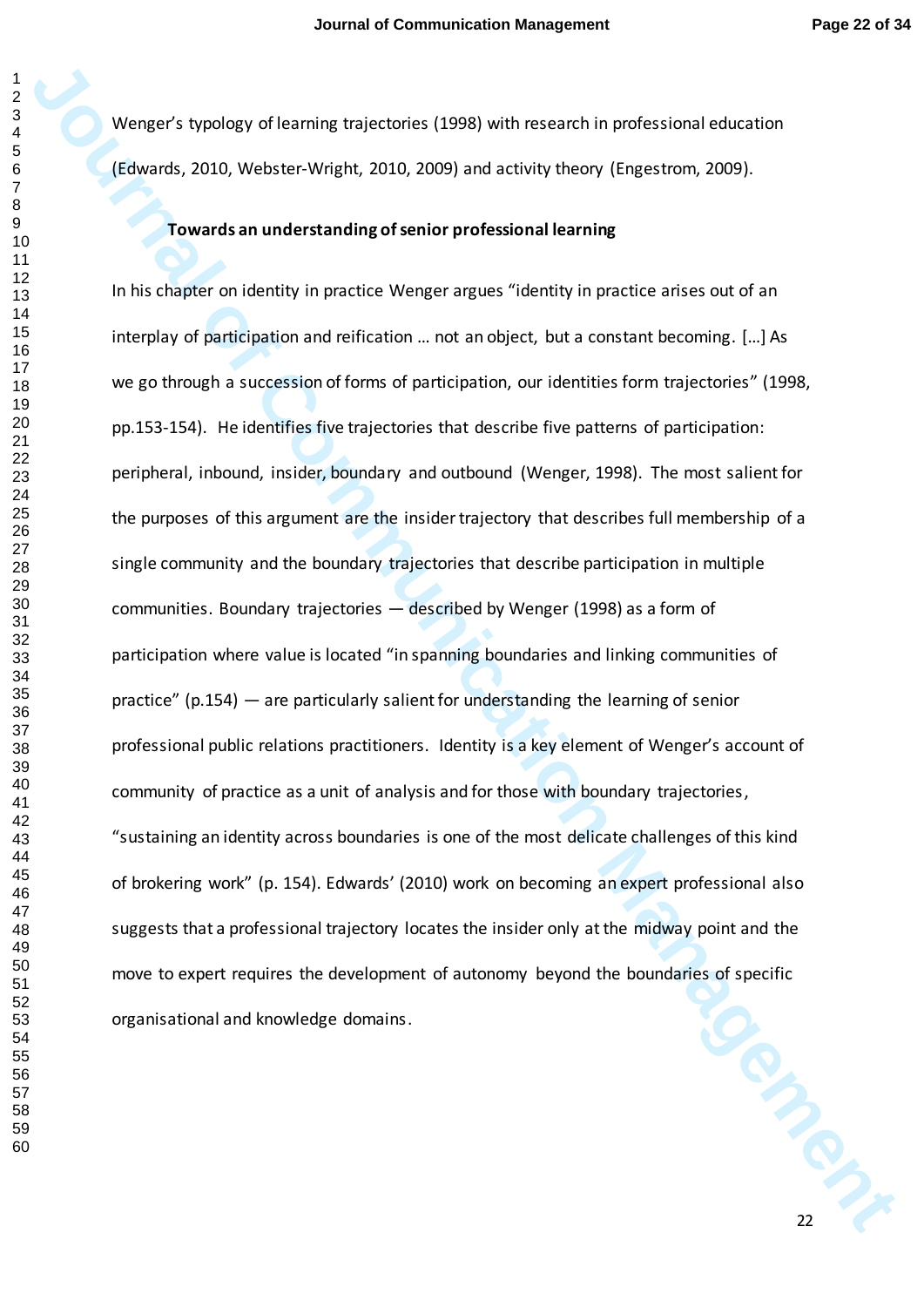In her critique of existing models of professional development, Webster-Wright (2009) claims little is known about how professionals continue to learn throughout their working lives. Education and learning in the context of the professional project has thus far focused on the identification of appropriate bodies of abstract knowledge (DiStasio et al, 2009; Fitch, 2014) and educational or training programmes which instil this knowledge into individual practitioners under the eye of the master, a more senior practitioner or teacher who guides the learner through this process (Pieczka, 2002). This view of learning, however, becomes problematic when it comes to practitioners who have attained more senior positions or levels of practice and thus may struggle to identify the resources they need to develop their expertise.

In her critique of coisitner models of professional development, Webster Winjet (2009)<br>disims little is known about how professionals consinue to itsem throughout their wording<br>lives. Futuration and learning in the context The professional peer group has an important role to play in supporting the professional learning of novice practitioners and scaffolding the movement from the periphery to the inside. The scaffolding metaphor refers to the Vygotskian idea of learning as a supported movement through each individual's 'zone of proximal development' and the process of mentoring might usefully be thought of in this way. However, there is a gap in understanding about the knowledge and learning required for senior professional public relations practice. If it is the act of changing participation in the culturally designed settings of everyday life that provokes learning (Lave, 2008) and if seniority is a more complex and autonomous phenomenon that cannot be scaffolded like the progression from novice to insider, how do senior public relations practitioners account for performance of their boundary identity? This preliminary analysis suggests that while the inbound trajectory and the insider identity are reasonably clearly supported through workplace structures (enabling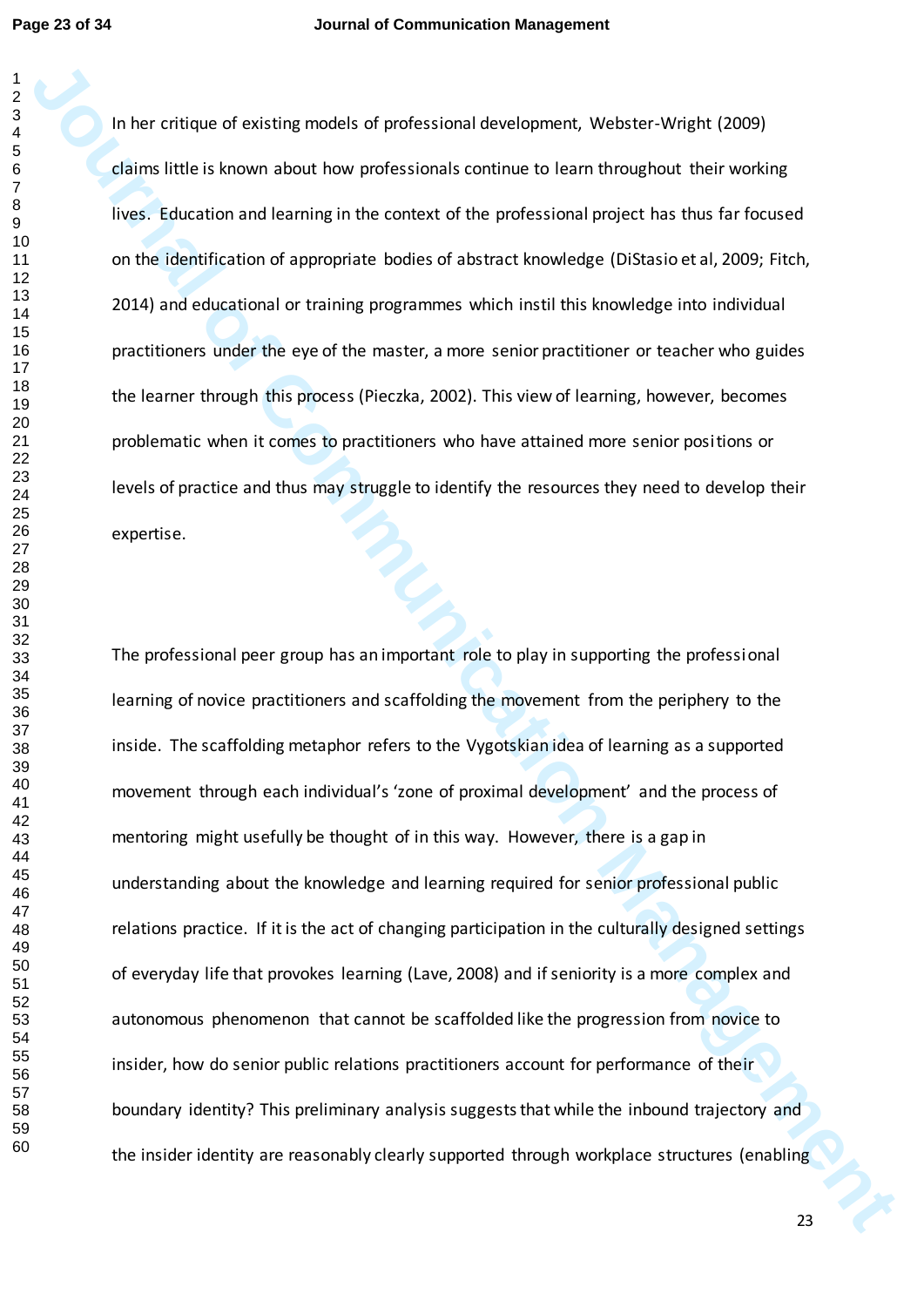**Journal of the procedure of develop within departments or toward, several of exceptiones**<br>serving occurs in multidistical range communities of practice (hypically with series managers<br>or important regarisation of statehol communities of practice to develop within departments or teams), senior practitioners seem to operate in multidisciplinary communities of practice (typically with senior managers or important organisational stakeholders) thus on the boundary between their own core community and other constellations. This can be illustrated in the interview material shown earlier which makes distinctions between craft work and strategic work, in references to networking and making intellectual connections between problems, bodies of knowledge, and solutions encountered in different contexts.

The picture emerging from this discussion of knowledge and learning has brought the argument to the point where senior practitioners need to be understood as functioning in two ways. In the core public relations communities of practice they function as community insiders in terms of their role in scaffolding the learning of community entrants and midlevel specialists. For senior practitioners' own learning however, they need to be understood as functioning in constellations of practices. The concluding section offers an outline of such an approach.

**Some conclusions about senior-level learning: from boundary spanning to boundary dwelling**

In presenting this account of the way in which a particular theoretical approach has been combined with supporting empirical evidence to explore the nature of what is commonly referred to as senior-level public relations practice and knowledge, a number of provisional conclusions can be drawn that are presented in this final section of the paper.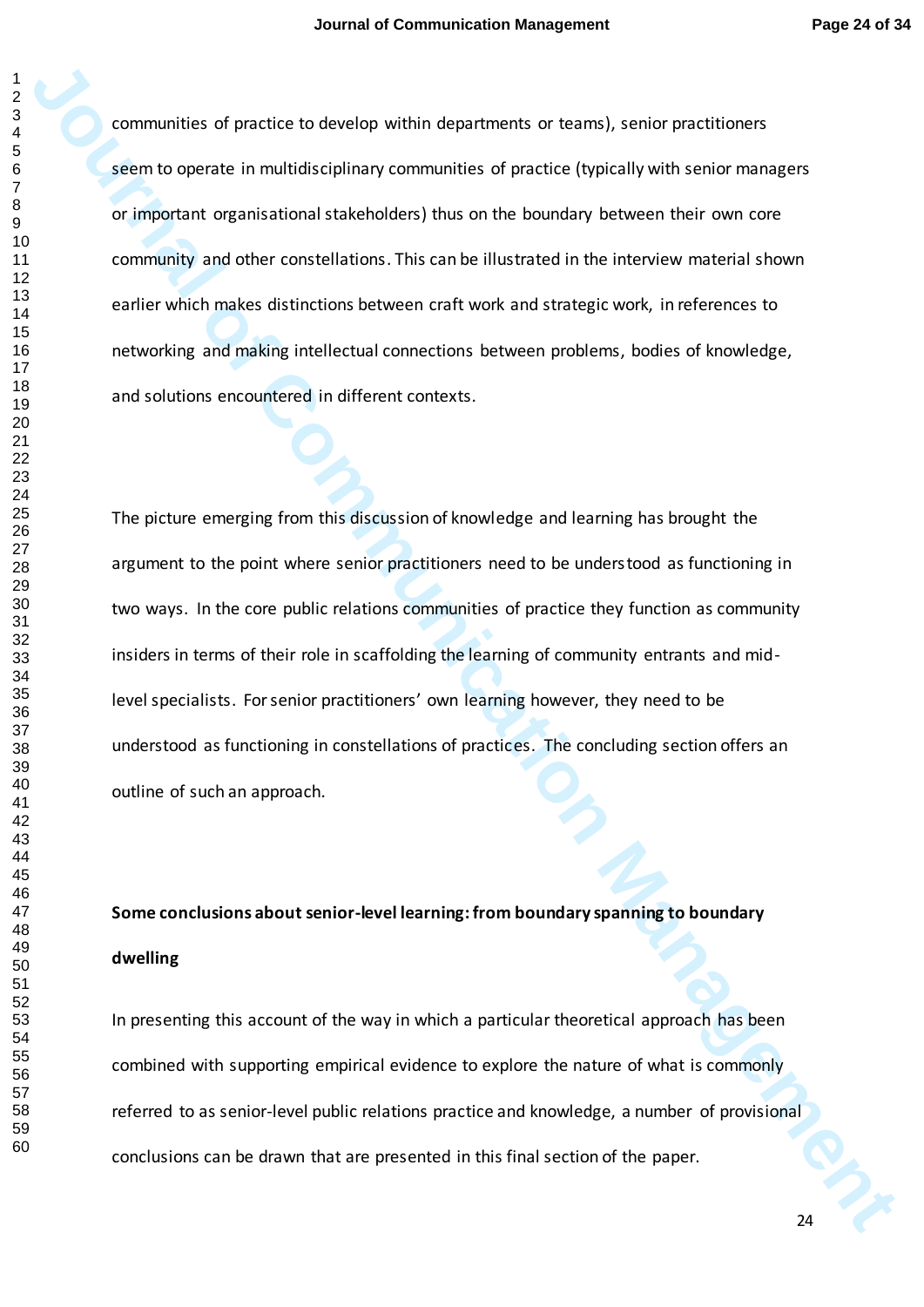A smoothy acclo-cultural approach to learning may be fruitful in developing an understanding<br>of profilesional senionty in public relations and senioc-level practice. It has helpes to<br>heighlights gas in understanding what s A broadly socio-cultural approach to learning may be fruitful in developing an understanding of professional seniority in public relations and senior-level practice. It has helped to highlight a gap in understanding what senior practitioners know and how they learn in relation to how they practice. It is argued here that the use of concepts such as community of practice, and specifically core community of practice, is useful for understanding the relationship between the context of organisational public relations practice and the individual development of professional knowledge and repertoire. At the same time, however, this article argues that of itself the concept has insufficient explanatory power for understanding how the knowledge and skills required at senior level are developed. Here the article suggests that by focusing on the constellations of practices (Wenger, 1998) in which senior members participate it might be possible to account for senior level learning and map multiple trajectories of participation, including illegitimate peripheral participation, and learning that happens in these contexts. It enables a conceptualisation of the development of senior practice not as a vertical step leading to a higher stage or level but more "a terrain of activity to be dwelled in and explored, not just a stage to be achieved or even a space to be crossed" (Engestrom, 2009, p. 312). In this way, attention is drawn to the importance of leveraging its emergence in multiple communities for the purposes of learning.

Although it has not been possible to develop this part of the discussion in this article, combining ideas about "knowledge activity" or "knowing in action" (Amin and Roberts, 2008), Engestrom's (2008) "collaborative community", and Edwards's (2009, 2010)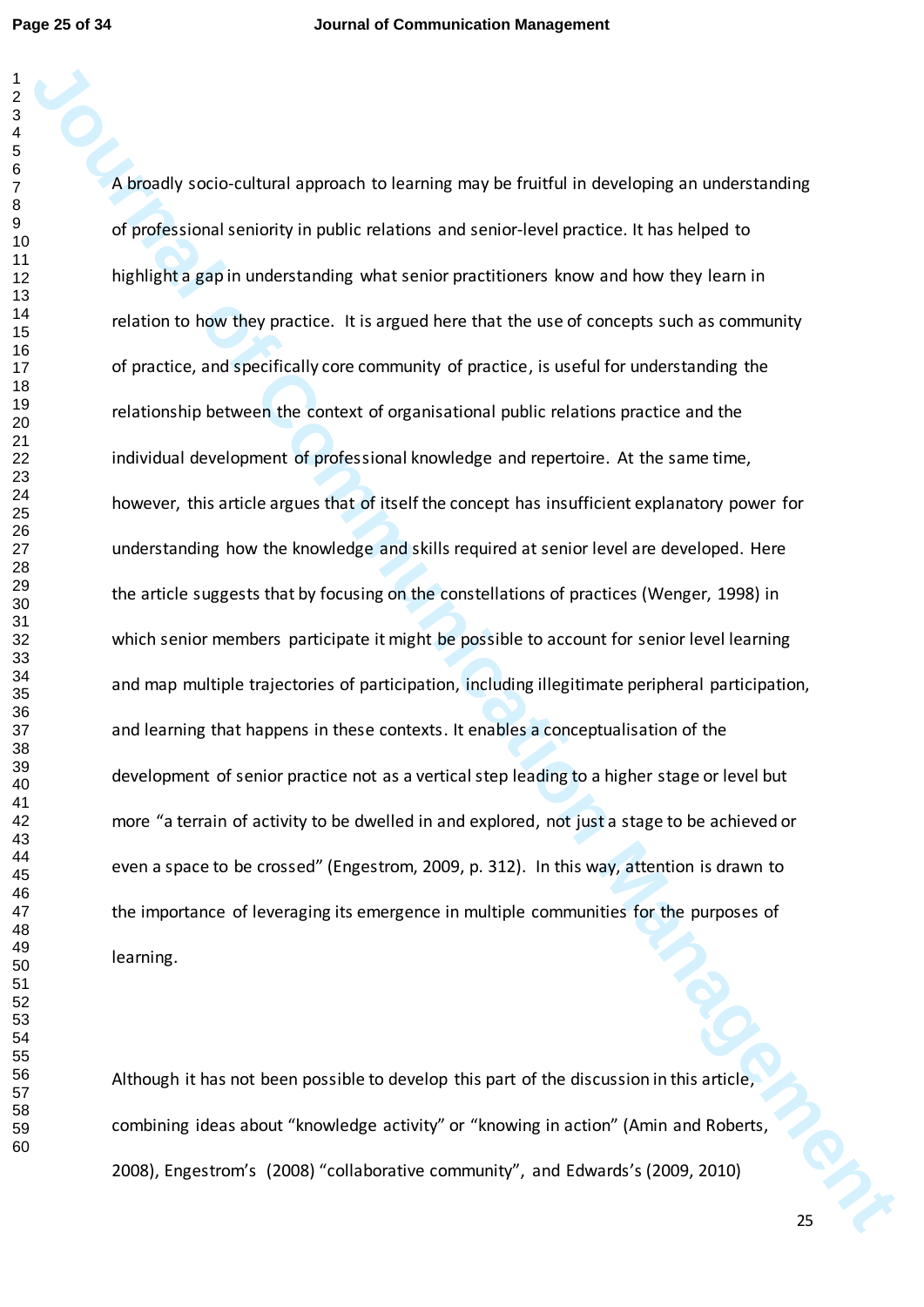Traintend practice" offers a protentially fruitful way forward. The first of these corpuss<br>against the core simulation terminal bullend order of the state and the state bullend trained and knowledge tend terminal protestio "relational practice" offers a potentially fruitful way forward. The first of these argues against the over-simplistic treatment of knowledge and offers a typology of different kinds of knowledge (and learning) relevant to professional action (craft or task-based knowing; epistemic or high creativity knowing; professional knowing; and virtual knowing to do with relationships) combined with and argument for the need to distinguish between them at the analytical level. This, in turn, directs attention to the importance of collaboration in creating knowledge *and* learning. Finally, Edwards draws attention to an increasingly pressing need for practitioners to be able to make their specialist knowledges and practices visible to themselves as well as others, but subject to negotiation if they are to create new knowledge in collaboration with other practitioners with shared interests. Autonomy therefore, and professional seniority, might be thought of more usefully as neither a property of the individual or the organisation but a product of the community of practice through which (rather than in which) it was created. Consequently, further research is needed to explore the following two questions that arise at this point: What type of knowledge community is this? What are the shared interests of senior PRPs?

This article argues that senior practitioners pose a particular problem to existing explanations of public relations knowledge and learning: this research has found indications of loneliness, a sense of a disorientation, and a yearning for definitive answers as to what senior practitioners need to know, as well as a perception that they are not catered for in terms of training and development by their professional organisations: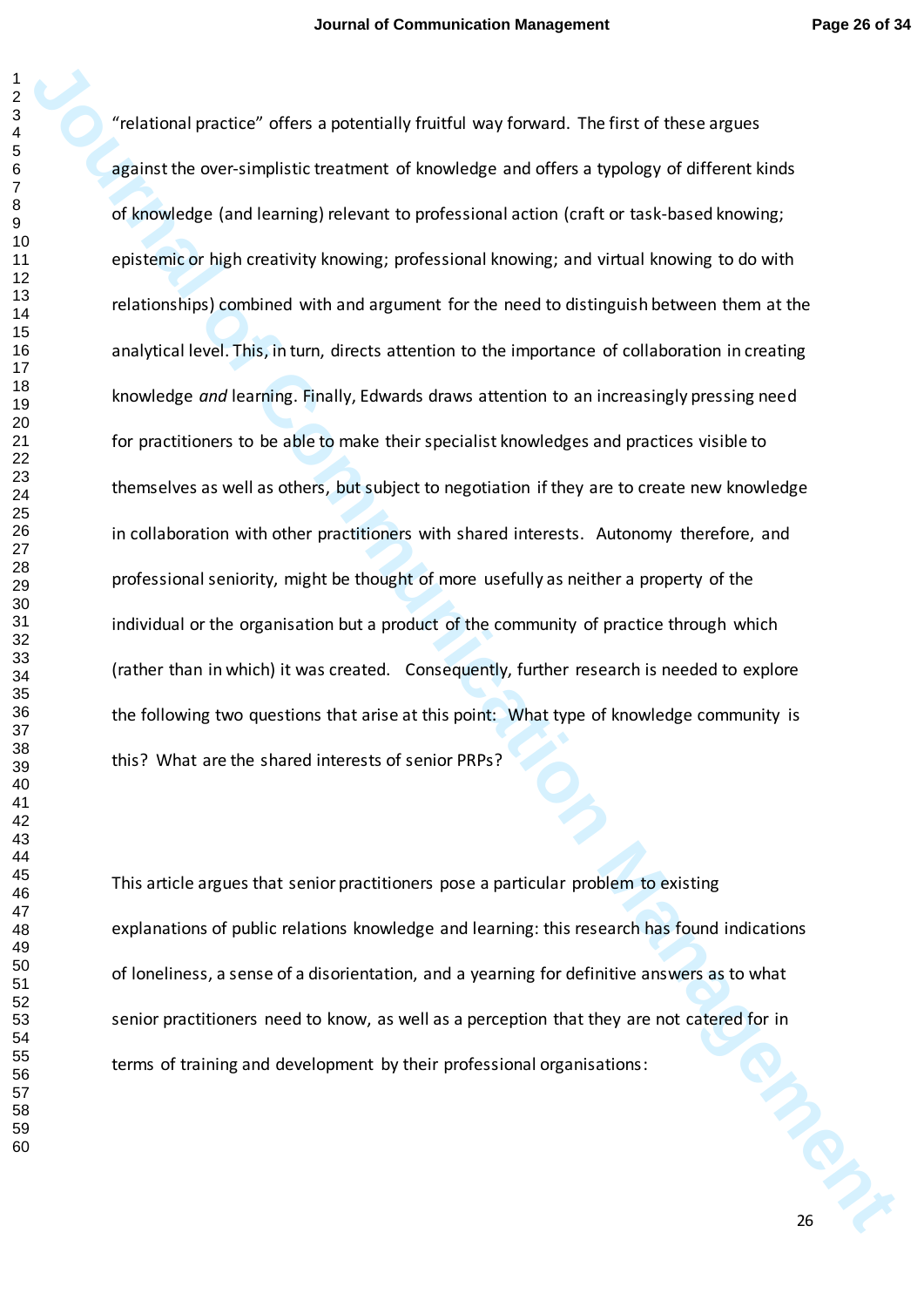I don't think the profession has sufficiently communicated itself as an actual generator of ideas as opposed to the seller of ideas [Director, National Representative Organisation]

…to some extent the industry in Scotland as well as elsewhere is guilty of perpetuating a very narrow perception of what PR is [Director, National Public Relations Organisation]

I'm not sure it's a matter of going on a course ... sometimes it is literally lived breadth of experience [and] quite a depth of knowledge [Director, National Public Relations Organisation]

I mean I had probably thought the CIPR would have more of a space for that [reflexive practices]. I don't find they have [Communications Manager, National Charity]

**Journal of the Communication Management Communicated Book Science (Section Management Of the Communication Management Of the Communication Management Of the Communication Management Communication Management Communication** The experiences of senior practice, and of dwelling in the boundaries of constellations of practices, is often felt as individual deficit and a challenge to the legitimacy of seniority "I think I'm going to be found out any day" (Communications Manager, National Charity). This article argues however, that these experiences should be reinterpreted as positive, i.e. they need to be understood and accepted as a fundamental presence: being a senior public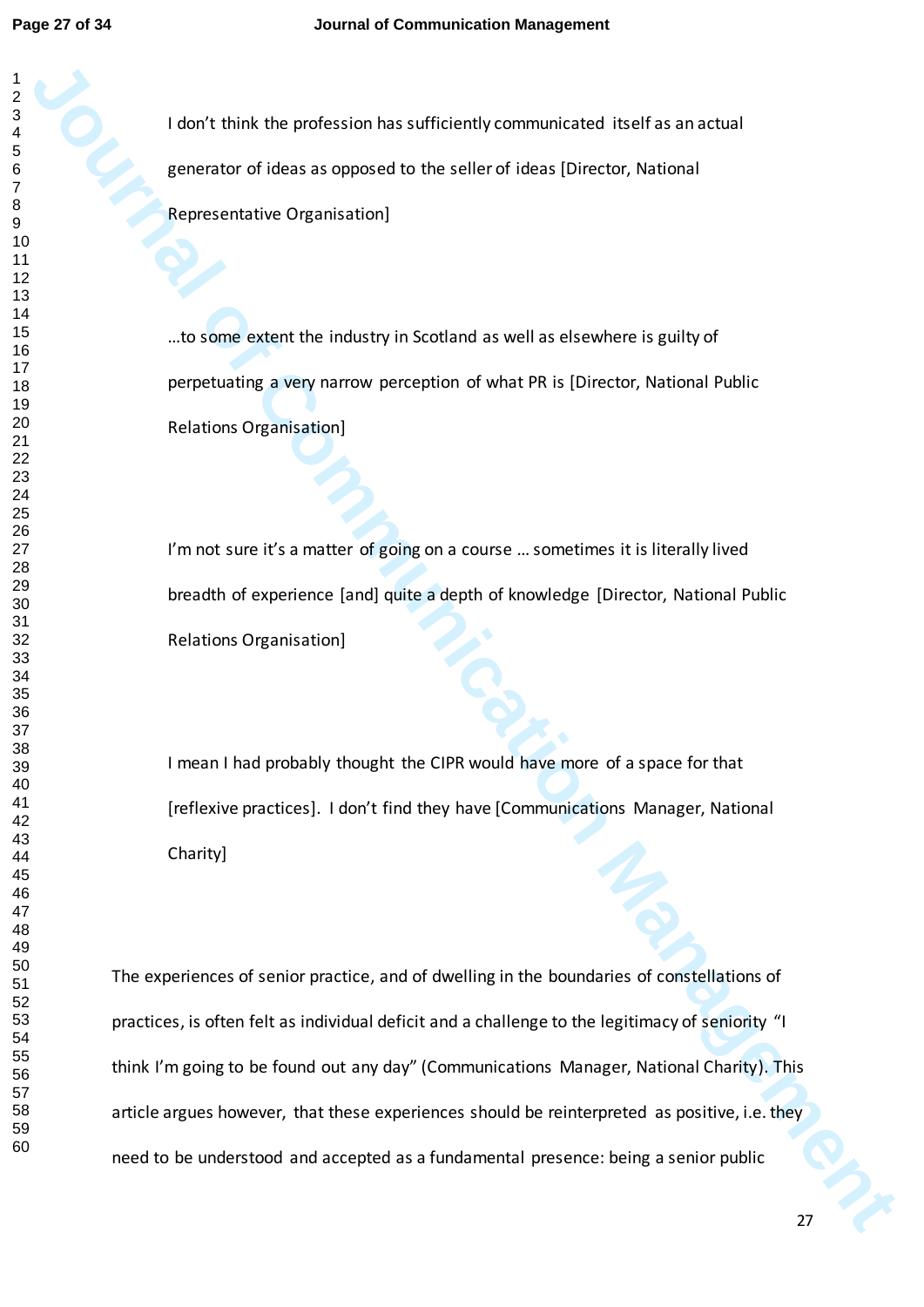relations practitioner means operating outside the comfort of one's single community of practice and requires leveraging different contexts of practice for the job of constant knowledge creation. Rather than boundary spanning, therefore, senior practice might more usefully be thought of as boundary dwelling and its practitioners constituted as boundary learners. In this formulation, senior practitioner learning requires moving beyond the comfort of the core of the public relations community, to participate on the peripheries of other knowledges, practices and organisational domains in environments of mutual trust. It may be useful therefore, to move away from the idea that the uncertainties experienced by senior practitioners implies deficit and to embrace instead the legitimacy of those peripheral participations beyond reified boundaries.

relations precisioner means operating existing the comfort of one's single community of<br>particle and requires levenging different contests of procedic for the job of constant<br>throughly extraction. Rather than banaday speci It seems appropriate to finish by echoing Webster-Wright (2010) in the call for a model of authentic professional development that supports self-directed learning predicated on questions of ontology (What *is* this I am doing?) and professional identity (where does what I am currently doing belong?), one that listens to the experiences of practices. The view of senior practitioners as boundary dwellers put forward in this articles suggests that appropriate professional development for senior practitioners may need to look very different to that offered to other types of practitioners, such as novices or insiders (entry and mid-level specialists). While learning for the latter groups can be scaffolded as communication management-specific competences, learned in appropriate communities of practice (work, training, education); senior level learning may require "inner" scaffolding, a high level of reflexivity that recognises it is their participation in the different constellations of practices that creates new knowledges. This, in turn, can be seen to involve perspective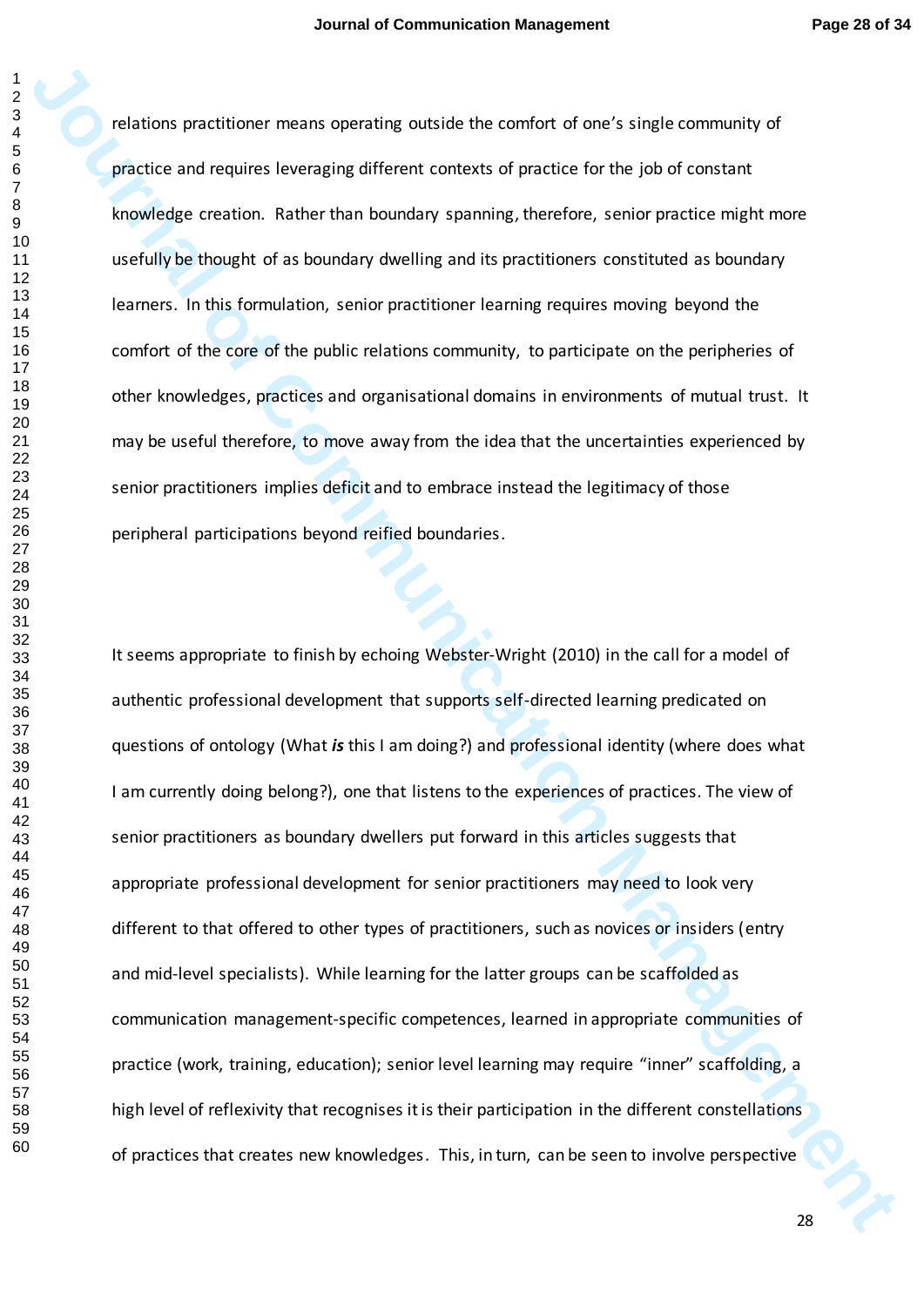shifting achieved through internalised or externalised ways. The first can be understood as a capacity for disciplined observation and inquiry that can be developed with the help of appropriate tools for the development of professional reflexivity (different forms of writing being perhaps the most obvious suggestion); the second refers to learning of a dialogic type, prompted by external inputs in appropriately structured small group simulations, discussions or mentoring sessions that rely on listening, curiosity and open engagement with the other. Senior level learning, thus, requires environments of high levels of trust to be created so that barriers created by professional competition or fear of reputational risk can removed.

**Johnny achieved through internalised or extensilised weys. The first can be understood is a<br>graphy for distribution descending in the rate developed with the help of<br>agencion to the for-development of professional reflexi** Finally, it could also be argued that appropriate provision needs to be made for concept-led learning as this is fundamental to the creation of a body of professional knowledge (Pieczka and Powell, 2016) whether one works within its boundaries or across them. This has a number of consequences. Firstly, attention is drawn to the responsibility of the professional group to promote higher order thinking across constellations of practices rather than on problem-solving in professional/organisational practice. Secondly, there is a need for spaces that offer the opportunities for concept-led learning in reflexive environments where boundaries can be explored and uncertainty is valued (through academic research for example).

Senior professional learning requires a mechanism for creating shared identity and a shared enterprise despite the strong centrifugal force created by the permanent positioning of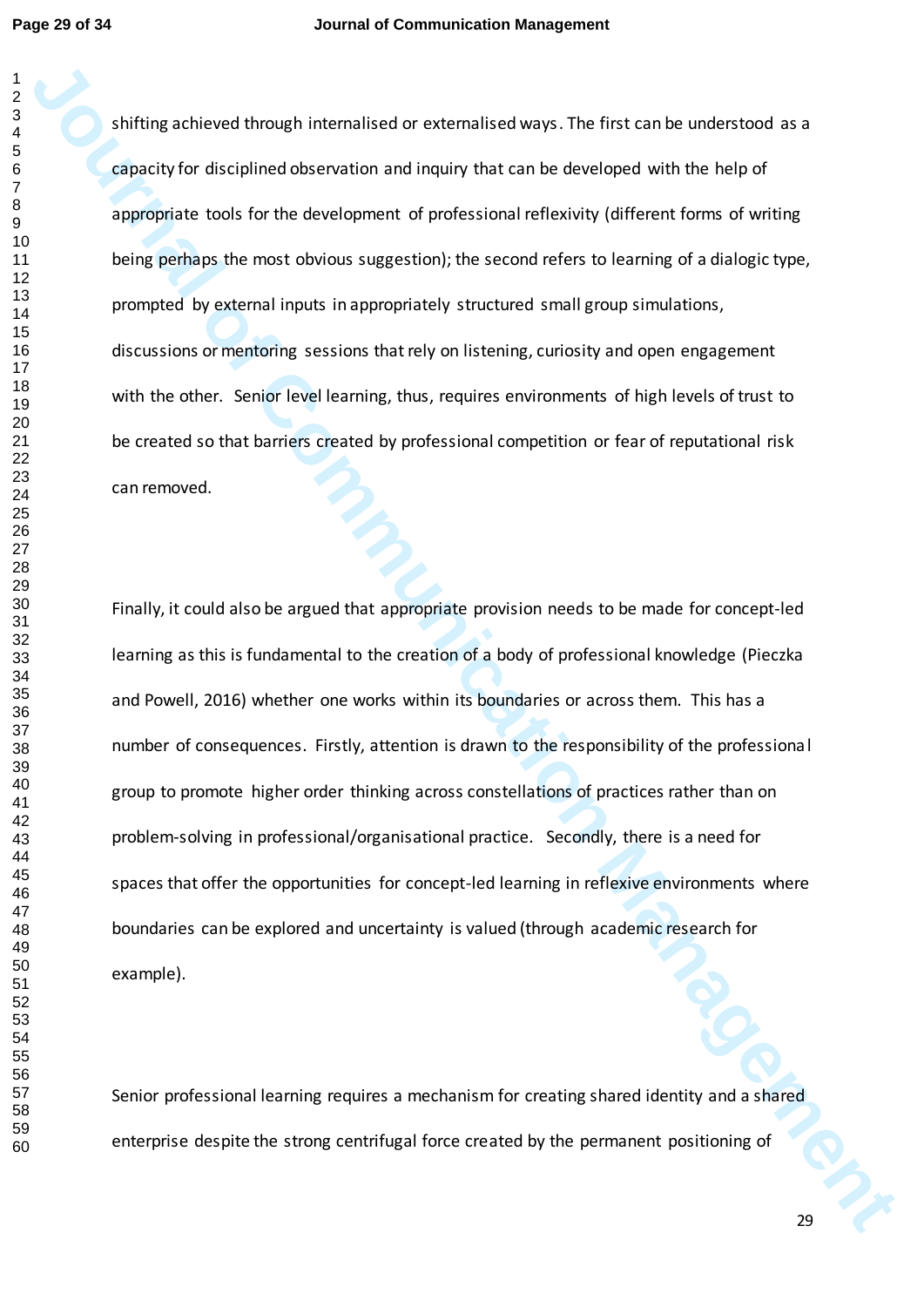professional sensionly in multiple practice spaces. Here the role of professional associations<br>
gradie professional impactant in consisting respect forming to secure as those with the<br>
Journal of Communication of Communica professional seniority in multiple practice spaces. Here the role of professional associations can be particularly important in enabling senior practitioners to be seen as those with the power to enable the novice and insider learning trajectories and to articulate the appropriate professional standards for these practitioners. More importantly perhaps, professional associations should develop a new model of learning that enables senior practitioners to function autonomously as boundary learners who create new knowledges and practices in the liminal spaces of their everyday professional lives. This perhaps, is the most useful senior competence of them all.

## **References**

Aldrich, Howard and Herker, D (1977) Boundary spanning roles and organizational structure. *The Academy of Management Review* 2.2, 217-230

Amin, A and Roberts, J (2008) Knowing in Action: Beyond Communities of Practice. *Research Policy*, 37, 353-369

Anderson, B (1983) *Imagined Communities*. London: Verso.

Billett, S (2007) Including the Missing Subject: Placing the Personal Within the Community in Hughes, J, Jewson, N and Unwin, L (eds) *Communities of Practice: Critical Perspectives.* London: Routledge. 55-67.

Bolisani, E and Scarso, E (2014) The place of communities of practice in knowledge management studies: a critical review in *Journal of Knowledge Management,* 18:2. 366-381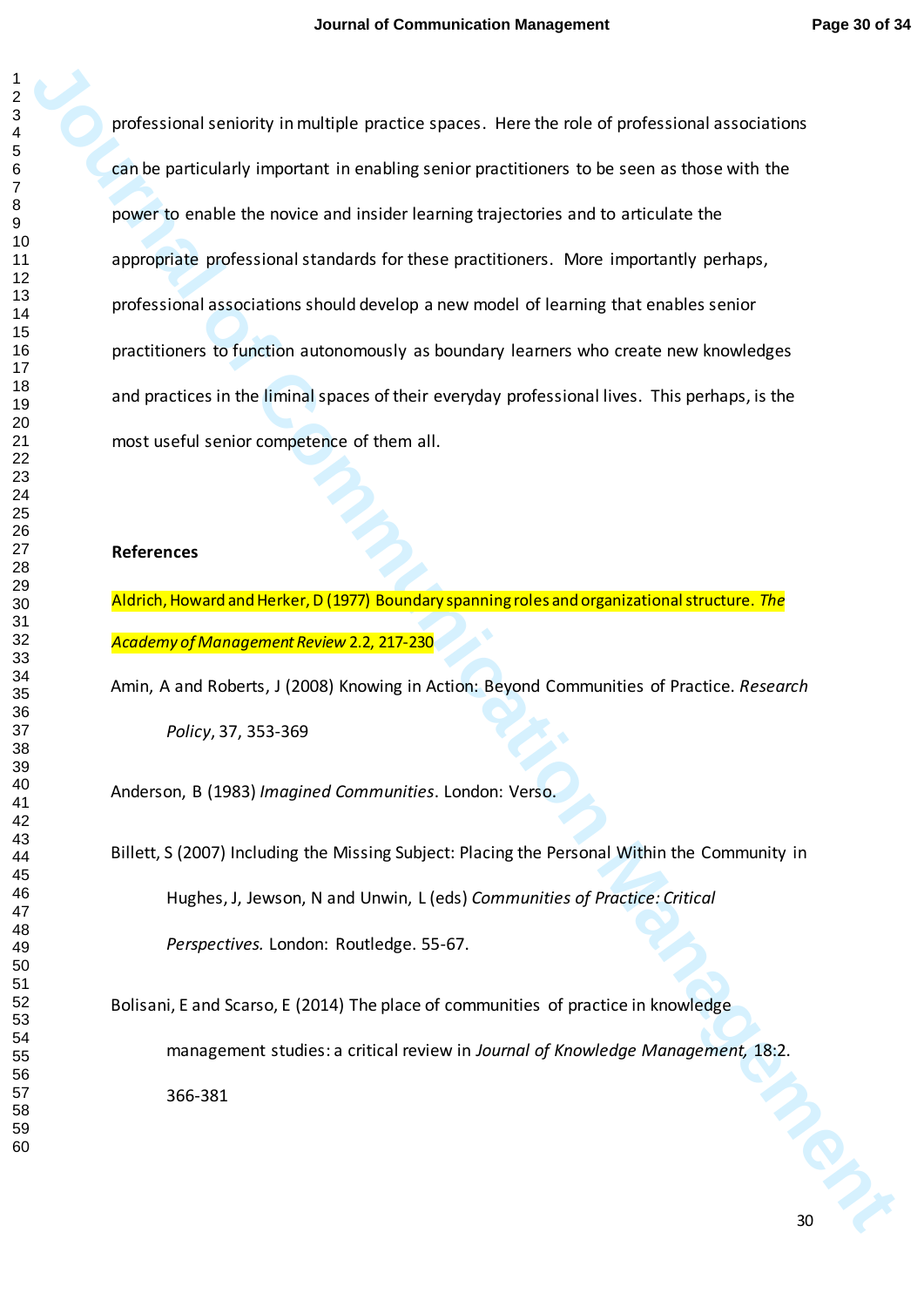Coakes, E and Clarke, S (eds) (2006) *Encyclopedia of Communities of Practice in Information and Knowledge Management*. Hershey, PA: Idea Group

Cordery, J, Cripps, E, Gibson, C, Soo, C, Kirkman, B and Mathieu, J (2015) The operational impact of organisational communities of practice: A Bayesian approach to analysing organisational change in *Journal of Management*, 41:2. 644-664

- Cockes, F and Clarko, S (eds) (2006) Encyclopedia of Communities of Practice in Information<br>
and Knowledge Management Hershey, PA: labo Group<br>
Confley, J. Cripps, E. Glisson, C. Soo, C. Folkman, B and Mathims, J. (2015) Th Daniels, H (2010) Implicit or Invisible Mediation in the Development of Interagency Work in Daniels, H Edwards, A, Engestrom, Y, Gallagher, T and Ludvigsen, S.R. (eds) *Activity Theory in Practice: Promoting Learning Across Boundaries and Agencie*s. London: Routledge. 105-125.
	- Daniels, H, Edwards, A, Engestrom, Y, Gallagher, T and Ludvigsen, S.R. (eds) (2010) *Activity Theory in Practice: Promoting Learning Across Boundaries and Agencie*s. London: Routledge.

DiStasio, M., Stacks, D. and Botan, C. (2009) State of public relations education in the United

Edwards, A (2010) *Being the Expert Professional Practitioner: The Relational Turn.*  Heildelberg: Springer.

Engestrom, Y (2009) The Future of Activity Theory: A Rough Draft in Sannino, A, Daniels, H, Gutierrez, KD (eds) Learning and Expanding with Activity Theory. Cambridge: Cambridge University Press. 303-328

Engestrom, Y (2007) From Communities of Practice to Mycorrhizae in Hughes, J, Jewson, N and Unwin, L (eds) *Communities of Practice: Critical Perspectives*. London: Routledge. 41-54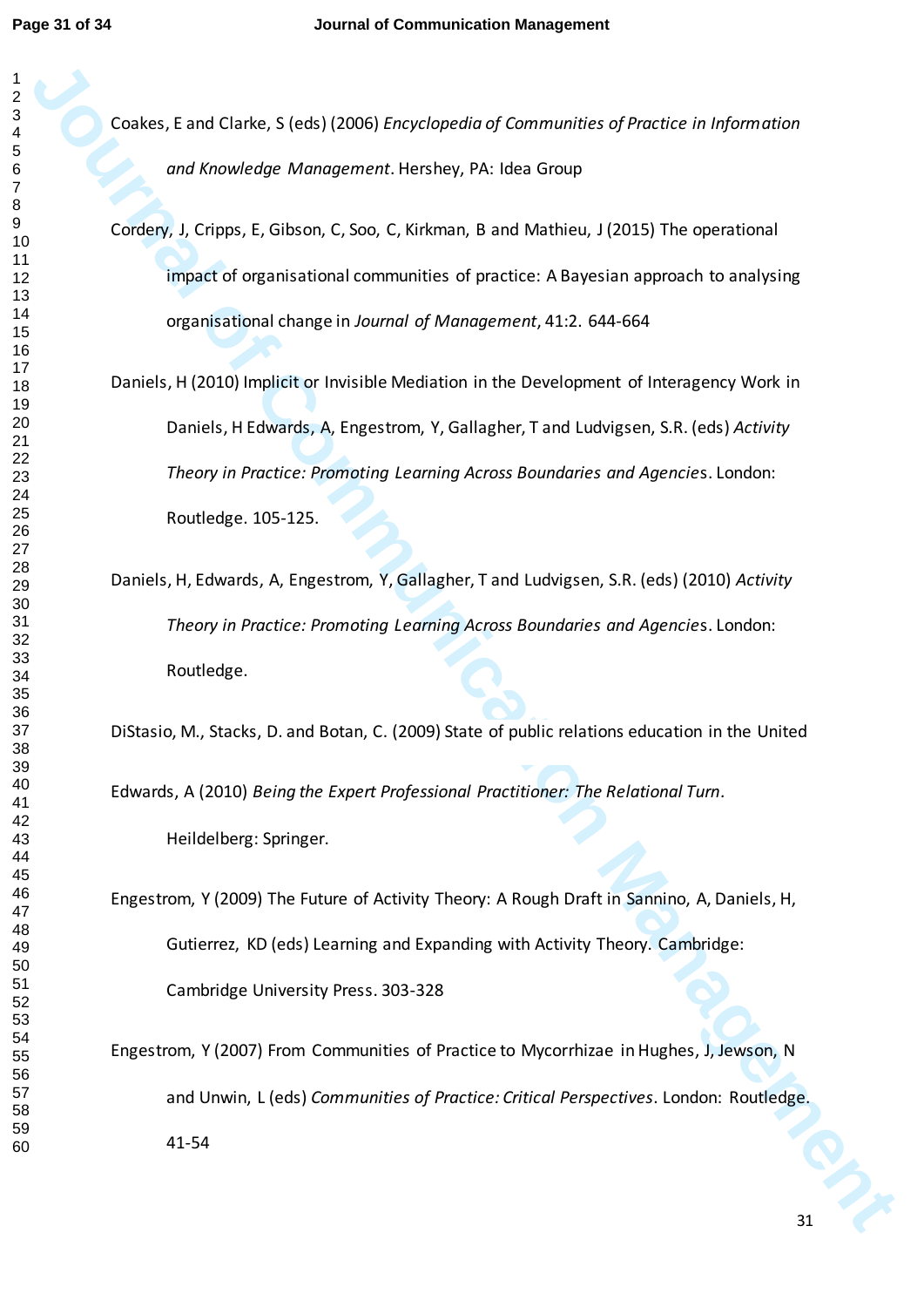**Journal Analysis and Recentric Analysis and Recentric Section Concepts of Technique Community" and "Community" Practicate Points Adact Value Piper preserved at the Amust Meeting of the Ametican Folurational Research Assoc** Eraut, M (2002) Conceptual Analysis and Research Questions: Do the Concepts of "Learning Community" and "Community of Practice" Provide Added Value? Paper presented at the Annual Meeting of the American Educational Research Association (New Orleans, LA, April 1-5,202). Retrieved from http://files.eric.ed.gov/fulltext/ED466030.pdf

- Fitch, K. (2014), Professionalisation and public relations education: Industry accreditation of Australian university courses in the early 1990s*. Public Relations Review*, 40 (4), 623– 631.
- Kimble, C, Hildreth, P. M, Bourdon, I (2008) Communities of Practice: Creating Learning Environments for Educators, vol 2. IAP
- Kozulin, A (1998) Psychological Tools: A Sociocultural Approach to Education. Cambridge, MA: Harvard University Press
- L'Etang J and Powell, M (2013a) Wanted: A Community of Practice for Senior Public Relations Practitioners. Thought Leadership Series. International Public Relations Association (IPRA).
- L'Etang, J and Powell, M (2013b) Accessing PR expertise: methodological considerations. Working Paper Series. Queen Margaret University, Scotland
- Lave, J and Wenger, E (1991) *Situated Learning: Legitimate Peripheral Participation.* Cambridge: Cambridge University Press.
- Lave, J. (2008). Everyday Life and Learning. In P. Murphy, and R. McCormick (Eds.), *Knowledge and practice: Representations and identities*. London: Sage. 3-14.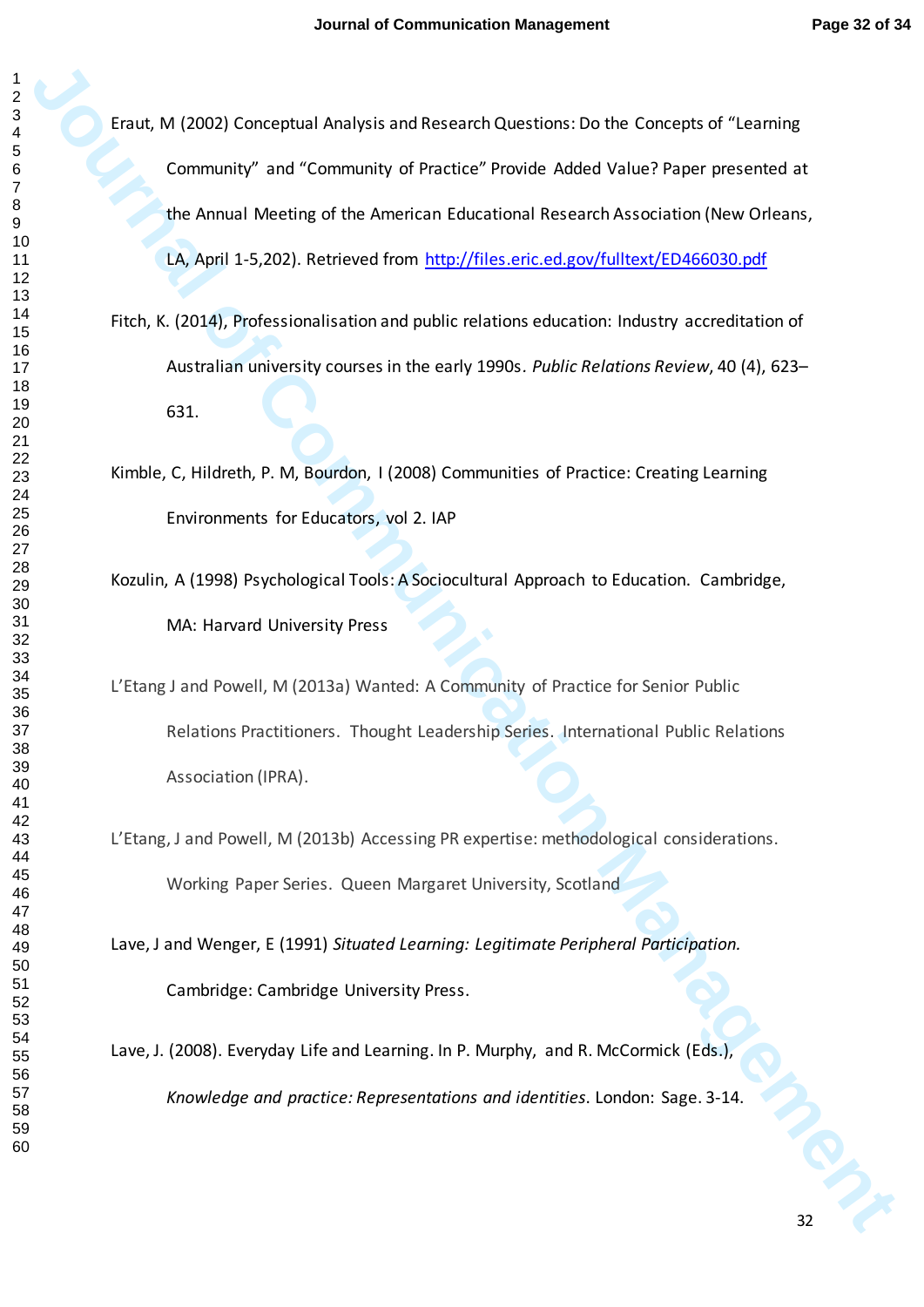Laxton, R and Applebee, A (2010) Developing communities of practice around e-learning and project management in *Journal of Distance Education*, 24. 124-142

Long, Larry W and Hazelton, Vincent, Jr. (1987) Public Relations: A Theoretical and Practical Response. *Public Relations Review*, 13.2. 3-8.

**Laxton, Rand Agalohee, A (2010)** Developing communides of practice atomic is clarining and<br> **Journal of Communication Management Communication** (*J.1982)* Public Belations: A Theoretical and<br> **Journal of Communication Man** Owen-Pugh, V (2007) Theorising Sport as a Community of Practice: The Coach-Athlete Relationship in British Professional Basketball in Hughes, J, Jewson, N and Unwin, L (eds) *Communities of Practice: Critical Perspectives*. London: Routledge. 83-95

Parry, O and Mauthner, N (2005) Who Re-Uses Qualitative Data and Why? In *Sociology*, 39:2. 337-342

Piaget, J. (1976). *The child and reality: Problems of genetic epistemology* (A. Rosen, Trans). New York, NY: Penguin.

Pieczka, M. (2002). Public relations expertise deconstructed. *Media, Culture and Society,* 35, –269.

Pieczka, M and Powell, M (2016) *Making sense of competences and knowledge in public relations and communication management: frameworks and gaps*. Paper. International Communication Association annual conference. Fukuoka, Japan.

Sha, B-L (2011a). '2010 Practice analysis: professional competencies and work categories in public relations today. *Public Relations Review* 37(3): 187–196.

Sha, B-L (2011b). 'Does accreditation really matter in public relations practice? How age and experience compare to accreditation. *Public Relations Review* 37(1): 1–11.